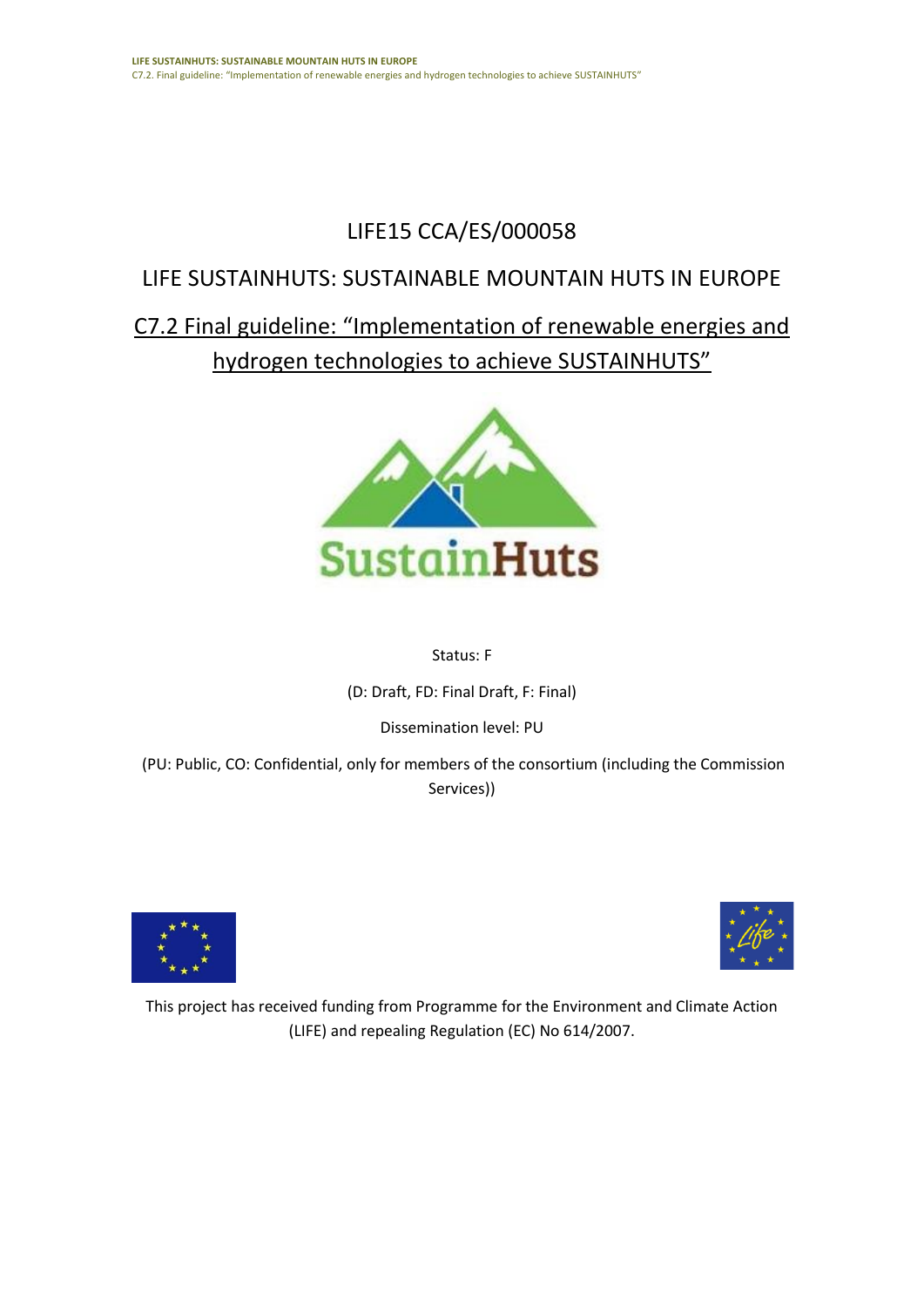## Document Change Control

| <b>Version</b><br><b>Number</b> | Date of<br><b>issue</b> | <b>Author(s)</b>                     | <b>Brief description of</b><br>changes |
|---------------------------------|-------------------------|--------------------------------------|----------------------------------------|
|                                 |                         | Sabina Fiorot (ENVIPARK)             |                                        |
|                                 |                         | Mitja Mori (UL)                      |                                        |
|                                 |                         | Manuel Gutiérrez, Pedro Casero (FHa) |                                        |
|                                 |                         | Baptiste ANDRÉ (FFCAM)               |                                        |
|                                 |                         | <b>Carlos Marco (FAM)</b>            |                                        |
|                                 |                         | Pedro Casero (FHa)                   |                                        |
| V <sub>5</sub>                  | 11/11/2021              | Sabina Fiorot (ENVIPARK)             | Final version with all the             |
|                                 |                         |                                      | inputs from partners                   |
| 07/12/2021<br>V6                |                         | Pedro Casero (FHA)                   | Final version with minor               |
|                                 |                         |                                      | changes                                |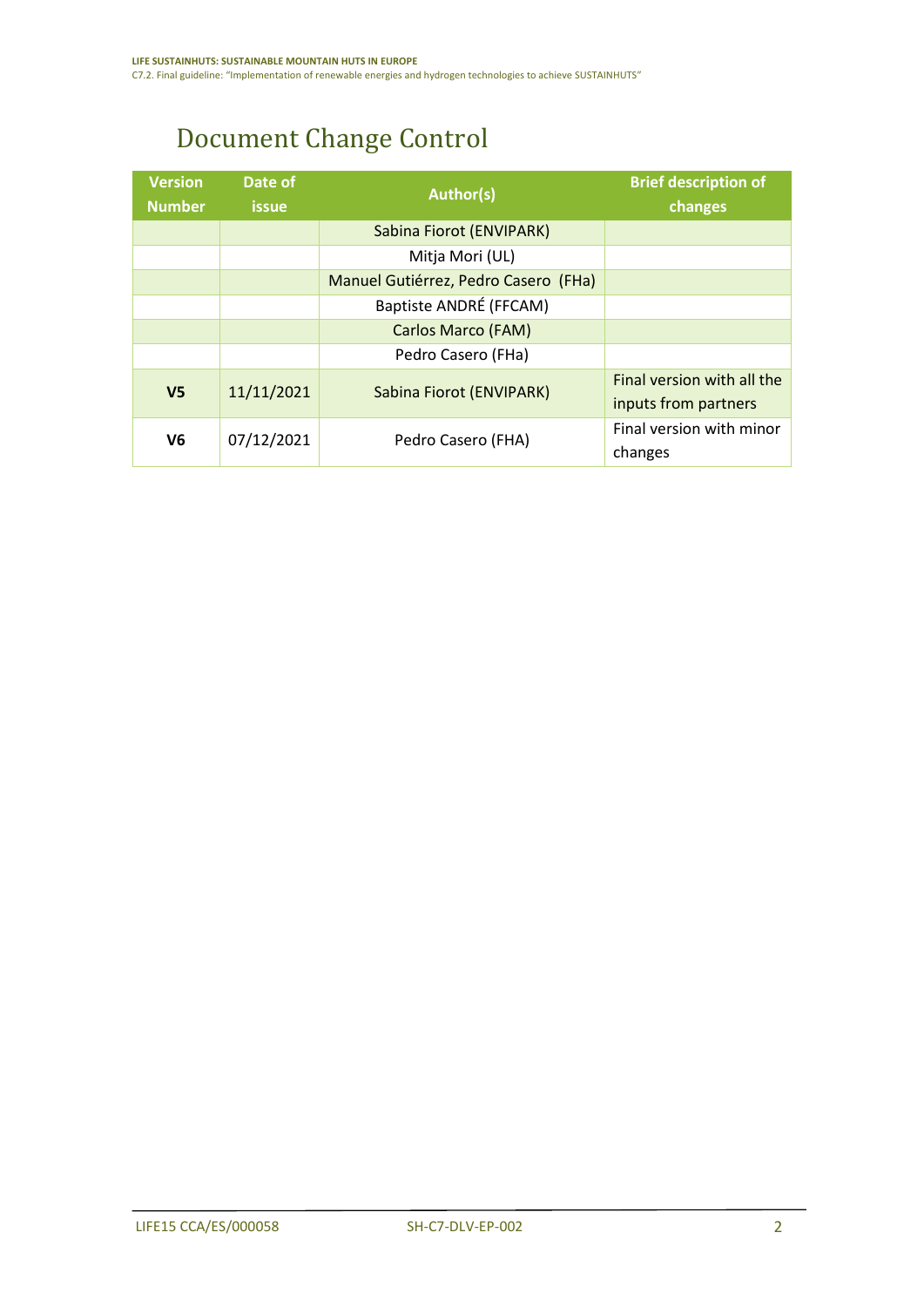## <span id="page-2-0"></span>Executive Summary

LIFE SustainHuts is a demonstrative project which aims to reduce the environmental impact of the energy use in mountain huts by implementing renewable energy-based solutions, efficiency strategies and hydrogen technologies for storing renewable energy.

**The aim of this guide is to present the technologies finally installed in the huts and the process that was followed from the initial idea of improving the sustainability of these facilities to the technologies finally installed, with the ultimate goal of promoting their reproducibility to other huts and similar isolated facilities**. The process starts with a meeting between the technicians of the partners, the mountain federations and clubs, and the mountain hut keepers in which the potential improvements in the mountain huts are discussed and commented. The process ends with the installation of all the technologies, their testing and demonstration, the training that may be required by the keepers, and the monitoring protocol in place.

After the evaluation of the improvements, **30 technologies were finally selected, including renewable production and efficiency, hydrogen storage, and thermal insulation.** This guide presents the technologies related to **energy production and storage by means of hydrogen**, which are those highlighted in the next table.

| ID  | <b>Hut</b>            | <b>Technology</b>          | <b>Guide</b>      | <b>Comments</b> |
|-----|-----------------------|----------------------------|-------------------|-----------------|
| #1  | Lizara                | <b>Advanced Automation</b> | C7.3              |                 |
| #2  | Lizara                | PV                         | C7.2              |                 |
| #3  | Lizara                | Thermo-Chimney             | C7.3              |                 |
| #4  | <b>Bachimaña</b>      | Electrification            | C7.3              |                 |
| #5  | <b>Bachimaña</b>      | Micro-wind                 |                   | Cancelled       |
| #6  | <b>Bachimaña</b>      | Efficiency                 | C7.3              |                 |
| #7  | <b>Bachimaña</b>      | <b>H2 Storage</b>          | C7.2              |                 |
| #8  | Estós                 | Hydro                      |                   | Cancelled       |
| #9  | Estós                 | <b>Advanced Automation</b> | C7.3              |                 |
| #10 | <b>Estós</b>          | <b>PV</b>                  | C7.2              |                 |
| #11 | <b>Estós</b>          | <b>Pellet Stove</b>        | C7.2              |                 |
| #12 | Estós                 | Insulation                 | C7.3              |                 |
| #13 | <b>Llauset</b>        | PV                         | C7.2              |                 |
| #14 | <b>Llauset</b>        | <b>Pellet Stove</b>        | C7.2              |                 |
| #15 | Llauset               | Insulation                 | C7.3              |                 |
| #16 | Kočbekov              | PV                         | Destroyed by fire |                 |
| #17 | Pogačnikov            | PV                         | C7.2              |                 |
| #18 | Pogačnikov            | <b>Micro-Wind</b>          | C7.2              |                 |
| #19 | <b>Torino</b>         | PV                         | C7.2              |                 |
| #20 | Torino                | <b>Water Plants</b>        | C7.3              |                 |
| #21 | Torino                | Insulation                 |                   | Cancelled       |
| #22 | <b>Montfalcó</b>      | <b>PV</b>                  | C7.2              |                 |
| #23 | Montfalcó             | <b>Advanced Automation</b> | C7.3              |                 |
| #24 | Góriz                 | <b>PV</b>                  | C7.2              |                 |
| #25 | <b>Dent Parracheé</b> | PV                         | C7.2              |                 |
| #26 | <b>Dent Parracheé</b> | <b>Hydro</b>               | C7.2              |                 |
| #27 | <b>Dent Parracheé</b> | <b>Wood Stove</b>          | C7.2              |                 |
| #28 | <b>Dent Parracheé</b> | <b>Solar Thermal</b>       | C7.2              |                 |
| #29 | Valentina dom         | PV                         | C7.2              |                 |
| #30 | Valentina dom         | <b>Micro-wind</b>          | C7.2              |                 |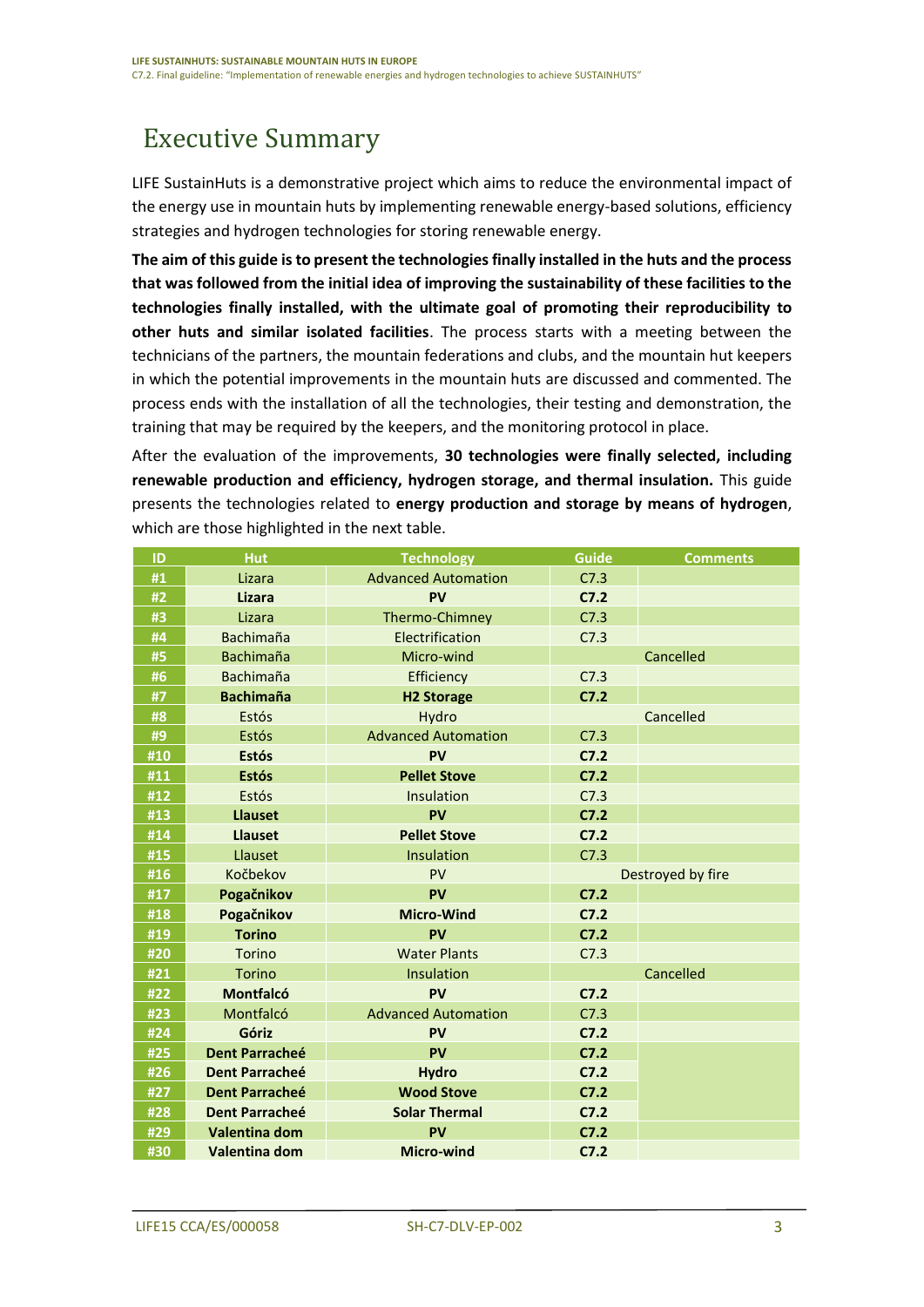This guide first presents the technologies implemented in the field of renewable energy production, describing the initial situation in each hut as well as the implemented solution.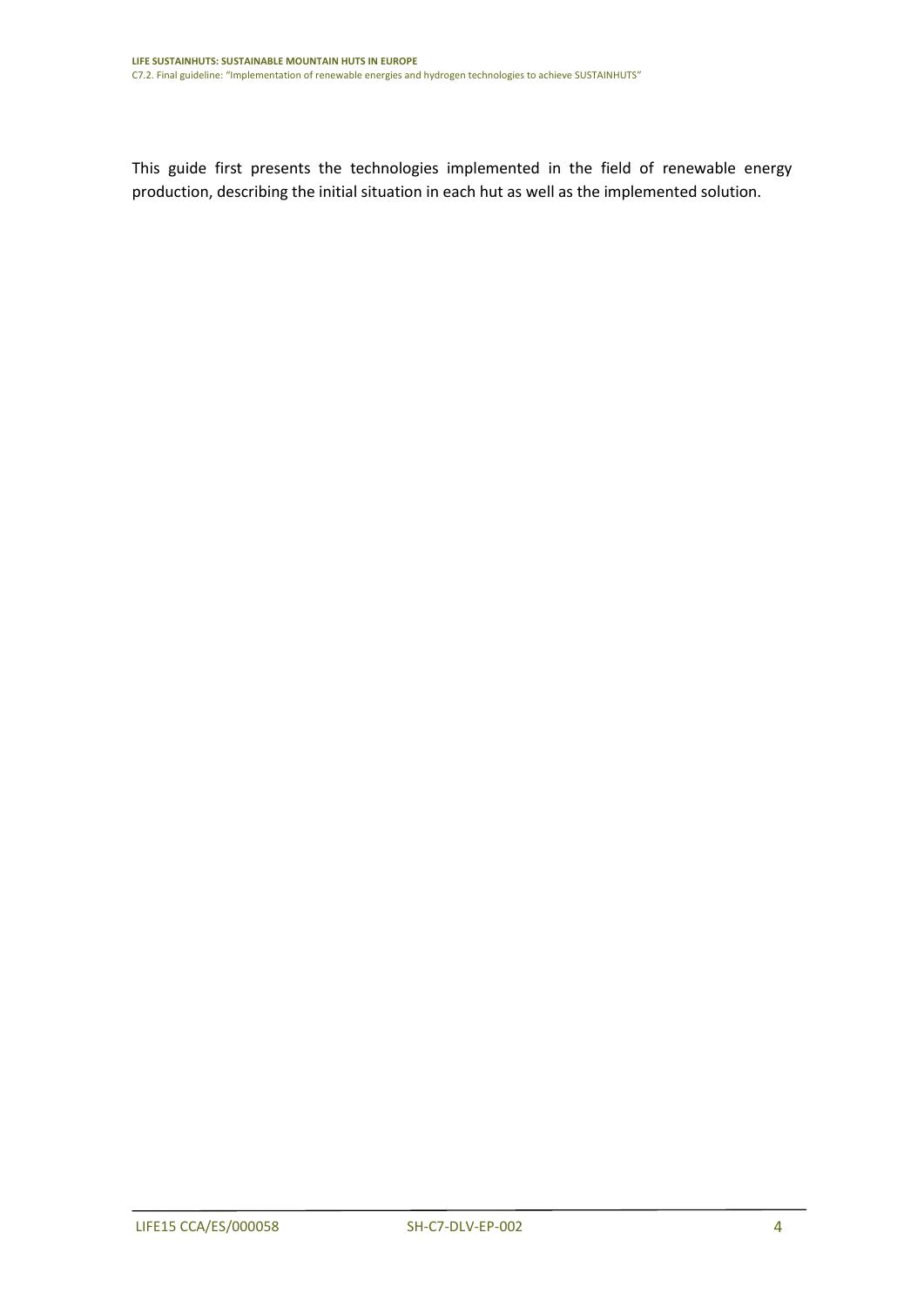## **Contents**

| 1 |       |         |  |
|---|-------|---------|--|
| 2 |       |         |  |
| 3 |       |         |  |
|   | 3.1   |         |  |
|   | 3.1.1 |         |  |
|   |       | 3.1.1.1 |  |
|   | 3.1.2 |         |  |
|   |       | 3.1.2.1 |  |
|   | 3.1.3 |         |  |
|   |       | 3.1.3.1 |  |
|   |       | 3.1.3.2 |  |
|   | 3.1.4 |         |  |
|   |       | 3.1.4.1 |  |
|   |       | 3.1.4.2 |  |
|   | 3.1.5 |         |  |
|   |       | 3.1.5.1 |  |
|   | 3.1.6 |         |  |
|   |       | 3.1.6.1 |  |
|   | 3.2   |         |  |
|   | 3.2.1 |         |  |
|   |       | 3.2.1.1 |  |
|   | 3.3   |         |  |
|   | 3.3.1 |         |  |
|   |       | 3.3.1.1 |  |
|   |       | 3.3.1.2 |  |
|   | 3.3.2 |         |  |
|   |       | 3.3.2.1 |  |
|   |       | 3.3.2.2 |  |
|   | 3.4   |         |  |
|   | 3.4.1 |         |  |
|   | 3.5   |         |  |
| 4 |       |         |  |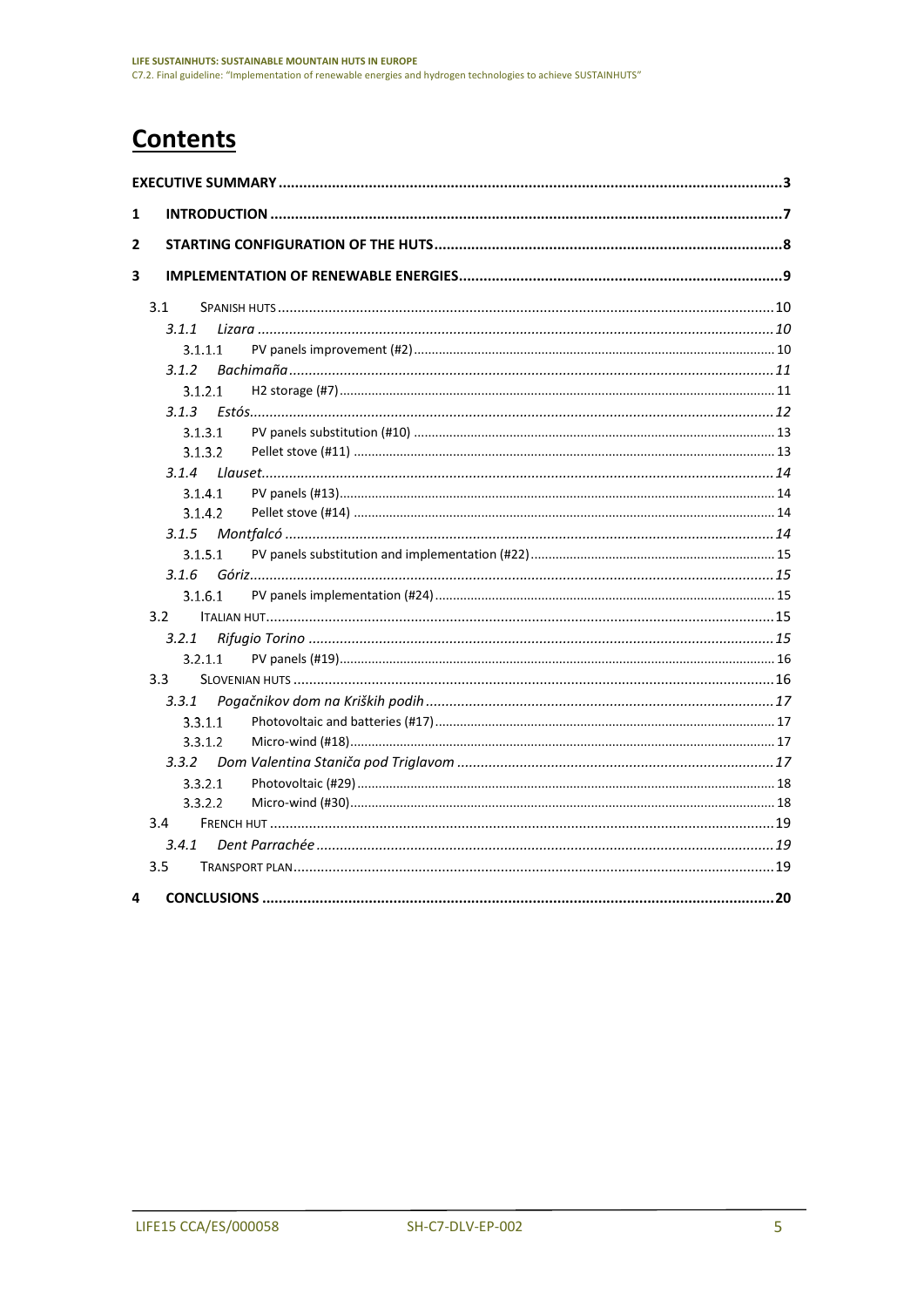## List of Tables

| Table 3. Technologies for electricity generation installed in Slovenian mountain huts.  19 |  |
|--------------------------------------------------------------------------------------------|--|
|                                                                                            |  |

# List of Figures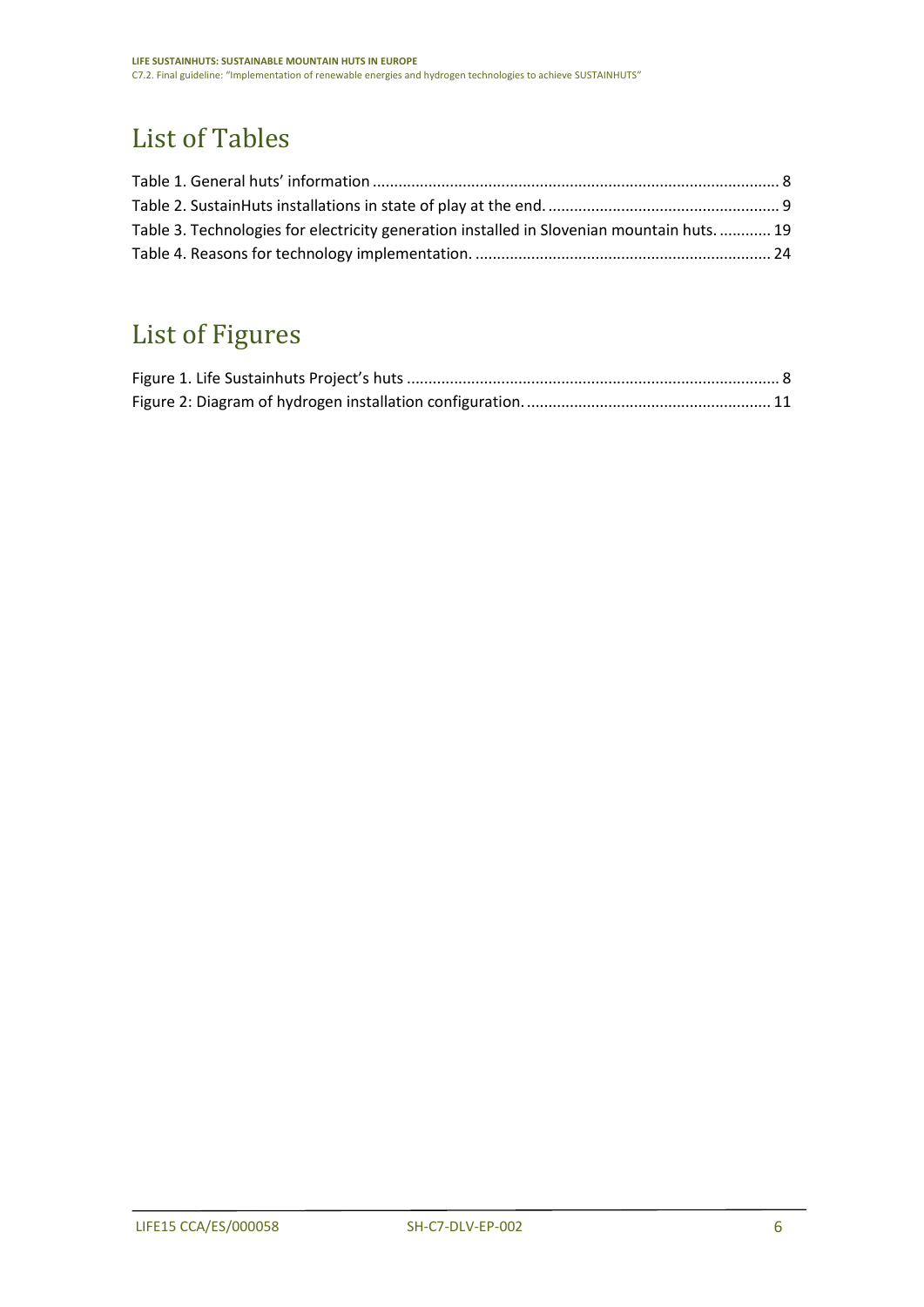# <span id="page-6-0"></span>1 Introduction

LIFE SustainHuts is a demonstrative project which aims to improve the sustainability of mountain huts located in natural habitats by implementing novel and original solutions related to renewable energy and other eco-friendly technologies.

This report presents the implementation strategy followed in the huts to install the renewable energy technologies selected. The methodology developed to evaluate the microgrids and to propose the most optimal technologies to improve its work and sustainability was:

1) **Initial visit to the huts and initial status identification**. Interviews to hut keepers to understand the problems and necessities linked to the microgrids of the huts.

2) **Modelling**. Technical modelling of the micro-grids with the real data collected in the huts, as the diesel consumed by the facilities installed, monthly guests, etc. First ideas of how to improve the grids.

3) **Selection of the technologies**. The technologies were mainly proposed by hut keepers and SUSTAINHUTS technicians thanks to their wide knowledge of the huts and other European huts which are built under sustainable criteria.

4) **Final modelling of the huts**. SUSTAINHUTS technicians modelled the microgrids considering the improvement proposed and comparing them with the results obtained of the initial state of the hut. Considering the improvements achieved, the actions are definitively approved.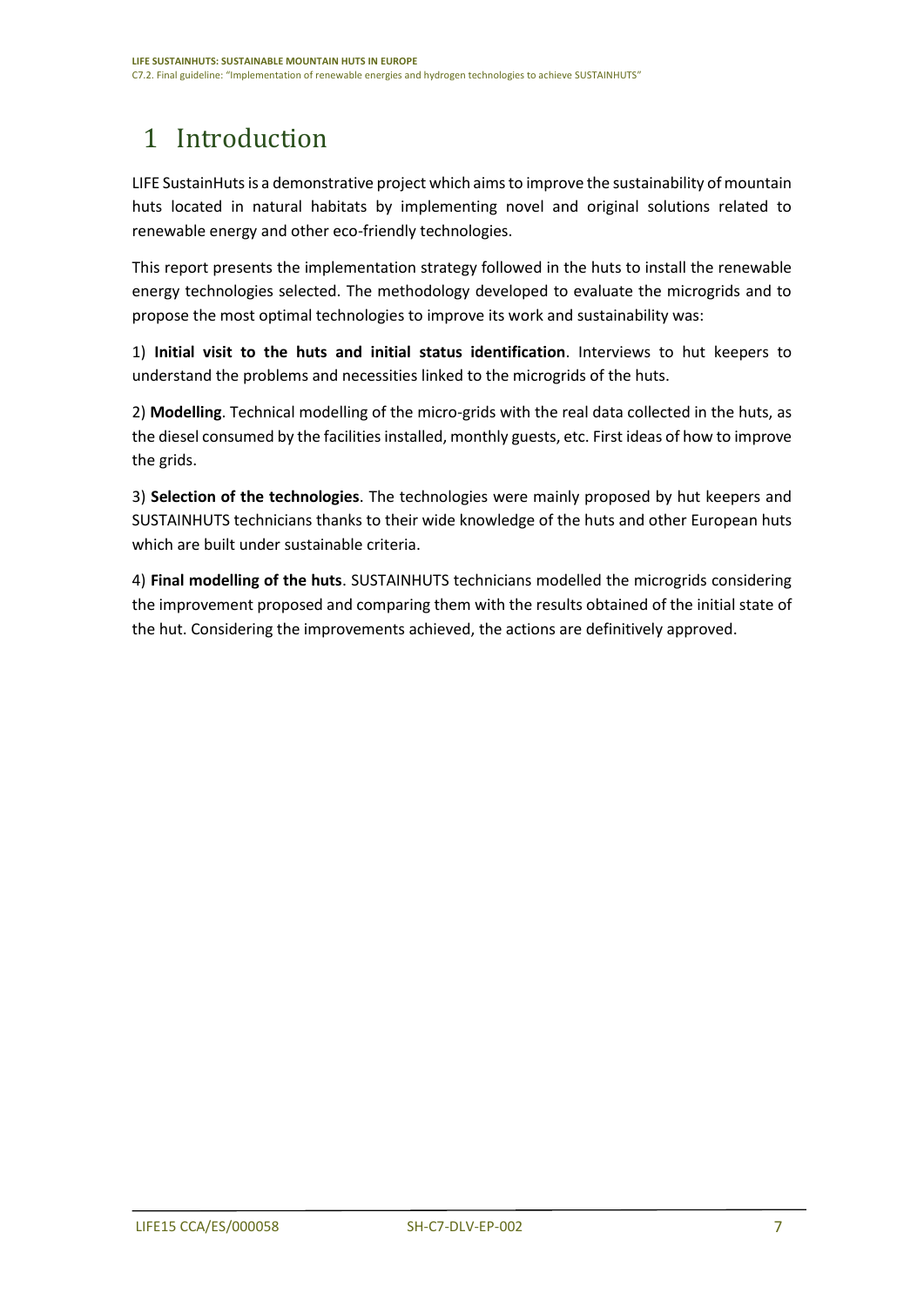## <span id="page-7-0"></span>2 Starting configuration of the huts

This final guideline on the SustainHuts implementations presents all the **11 huts optimized during LIFE SUSTAINHUTS project**, located in four different European countries: Italy, Slovenia, France and Spain:

5 demo huts placed on Spanish Pyrenees and 1 in Sierra del Montsec.

3 demo huts placed on Slovenian Alps.

1 demo hut placed on Italian Alps.

2 demo huts placed on French Alps. Only one with a demo. Des Evettes is not included as "sustain hut" in the project, it is only the reference for Dent Parrachée, but not a hut included in the project. It is a little bit odd, but we consider only Dent Parrachée in the project.



#### **FIGURE 1. LIFE SUSTAINHUTS PROJECT'S HUTS**

<span id="page-7-2"></span>

| Hut               | <b>Country</b> | Altitude [m] | <b>Capacity (beds)</b> |
|-------------------|----------------|--------------|------------------------|
| Lizara            | Spain          | 1650         | 78                     |
| Bachimaña         | Spain          | 2200         | 80                     |
| Estós             | Spain          | 1890         | 115                    |
| Cap de Llauset    | Spain          | 2400         | 80                     |
| Torino            | Italy          | 3375         | 160                    |
| Kočbekov          | Slovenia       | 1808         | 100                    |
| Pogačnikov        | Slovenia       | 2050         | 59                     |
| Montfalcó         | Spain          | 800          | 45                     |
| Góriz             | Spain          | 2200         | 80                     |
| Valentina Staniča | Slovenia       | 2332         | 99                     |
| Des Evettes       | France         | 2594         | 64                     |
| Dent Parrachée    | France         | 2520         | 42                     |
|                   |                |              |                        |

<span id="page-7-1"></span>**TABLE 1. GENERAL HUTS' INFORMATION**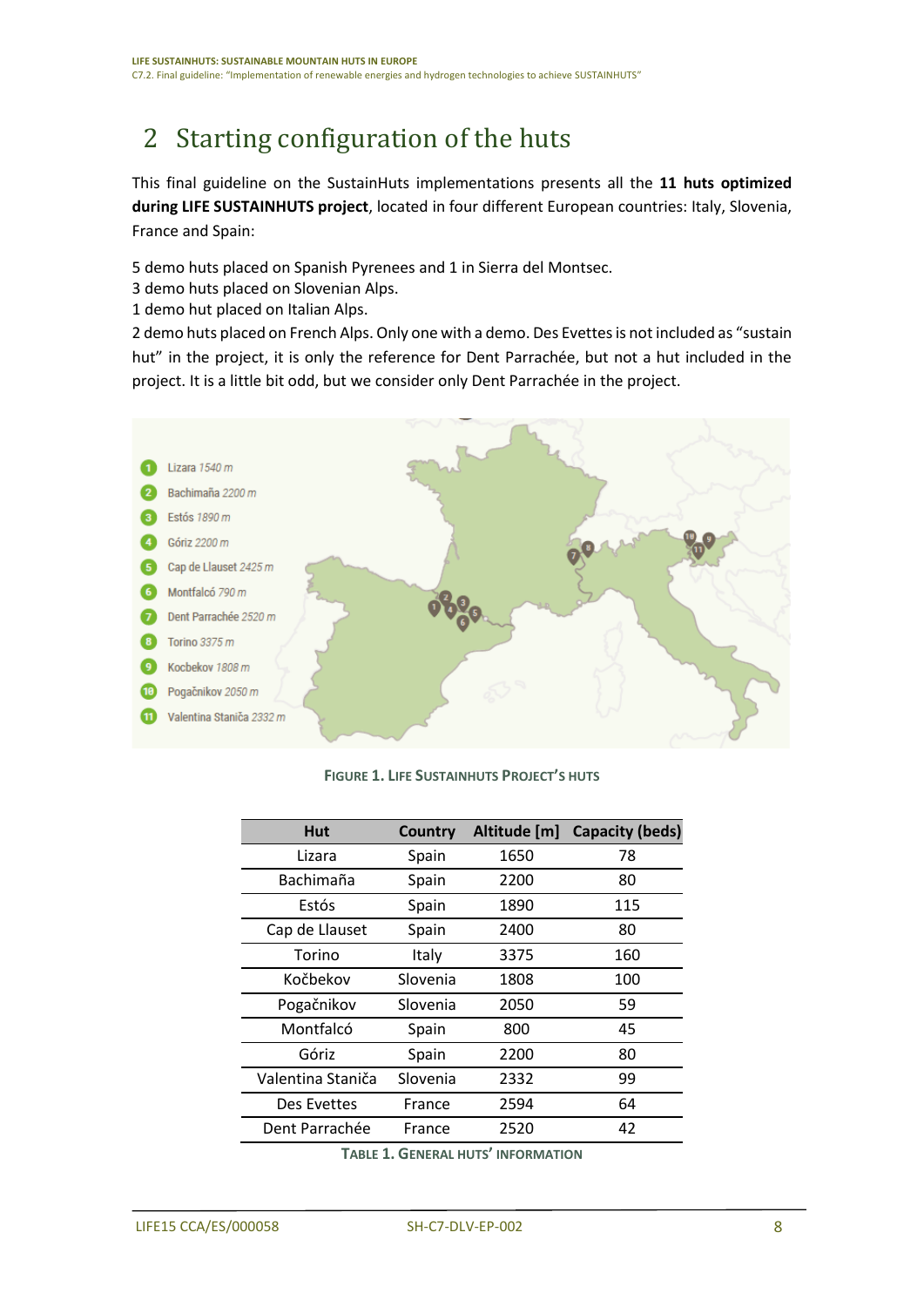# <span id="page-8-0"></span>3 Implementation of renewable energies

After the process of selection and analysis, **a final list of 30 technologies was selected**. The final list is formed of all actions proposed, including hydrogen and insulation, and those initially selected but finally not executed. This report does not cover the thermal insulation actions because they are covered in C7.3 "Energy efficiency and advanced materials applied to mountain huts".

**26 actions have been installed with technologies of energy production (either electricity or heat) like** PV, micro-wind, pellet stoves, wood stoves, solar thermal panels, hydro-turbine, and several efficiency actions like improvement of batteries charge, electrification, changes of batteries, thermo-chimney, and improvement in the water pumping and water treatment. Some innovative technologies like storage of renewable energy by mean of hydrogen, and novel insulation materials are also considered. [Table 2](#page-8-1) reports the main technologies installed in each hut (those described in this guide are highlighted)

| ID               | Hut                   | <b>Technology</b>                  | <b>Guide</b>      | <b>Comments</b> |
|------------------|-----------------------|------------------------------------|-------------------|-----------------|
| #1               | Lizara                | <b>Advanced Automation</b><br>C7.3 |                   |                 |
| #2               | <b>Lizara</b>         | PV                                 | C7.2              |                 |
| #3               | Lizara                | Thermo-Chimney                     | C7.3              |                 |
| #4               | <b>Bachimaña</b>      | Electrification                    | C7.3              |                 |
| #5               | <b>Bachimaña</b>      | Micro-wind                         |                   | Cancelled       |
| #6               | <b>Bachimaña</b>      | Efficiency                         | C7.3              |                 |
| #7               | <b>Bachimaña</b>      | <b>H2 Storage</b>                  | C7.2              |                 |
| #8               | Estós                 | Hydro                              |                   | Cancelled       |
| #9               | Estós                 | <b>Advanced Automation</b>         | C7.3              |                 |
| #10              | <b>Estós</b>          | PV                                 | C7.2              |                 |
| #11              | <b>Estós</b>          | <b>Pellet Stove</b>                | C7.2              |                 |
| #12              | Estós                 | Insulation                         | C7.3              |                 |
| #13              | <b>Llauset</b>        | PV                                 | C7.2              |                 |
| #14              | <b>Llauset</b>        | <b>Pellet Stove</b>                | C7.2              |                 |
| #15              | Llauset               | Insulation                         | C7.3              |                 |
| #16              | Kočbekov              | PV                                 | Destroyed by fire |                 |
| #17              | Pogačnikov            | PV                                 | C7.2              |                 |
| $\overline{418}$ | Pogačnikov            | <b>Micro-Wind</b>                  | C7.2              |                 |
| #19              | <b>Torino</b>         | PV                                 | C7.2              |                 |
| #20              | Torino                | <b>Water Plants</b>                | C7.3              |                 |
| #21              | <b>Torino</b>         | Insulation                         |                   | Cancelled       |
| #22              | <b>Montfalcó</b>      | PV                                 | C7.2              |                 |
| #23              | Montfalcó             | <b>Advanced Automation</b>         | C7.3              |                 |
| #24              | Góriz                 | PV                                 | C7.2              |                 |
| #25              | <b>Dent Parracheé</b> | PV                                 | C7.2              |                 |
| #26              | <b>Dent Parracheé</b> | <b>Hydro</b>                       | C7.2              |                 |
| #27              | <b>Dent Parracheé</b> | <b>Wood Stove</b>                  | C7.2              |                 |
| #28              | <b>Dent Parracheé</b> | <b>Solar Thermal</b>               | C7.2              |                 |
| #29              | <b>Valentina dom</b>  | PV                                 | C7.2              |                 |
| #30              | Valentina dom         | <b>Micro-wind</b>                  | C7.2              |                 |

<span id="page-8-1"></span>**TABLE 2. SUSTAINHUTS INSTALLATIONS IN STATE OF PLAY AT THE END.**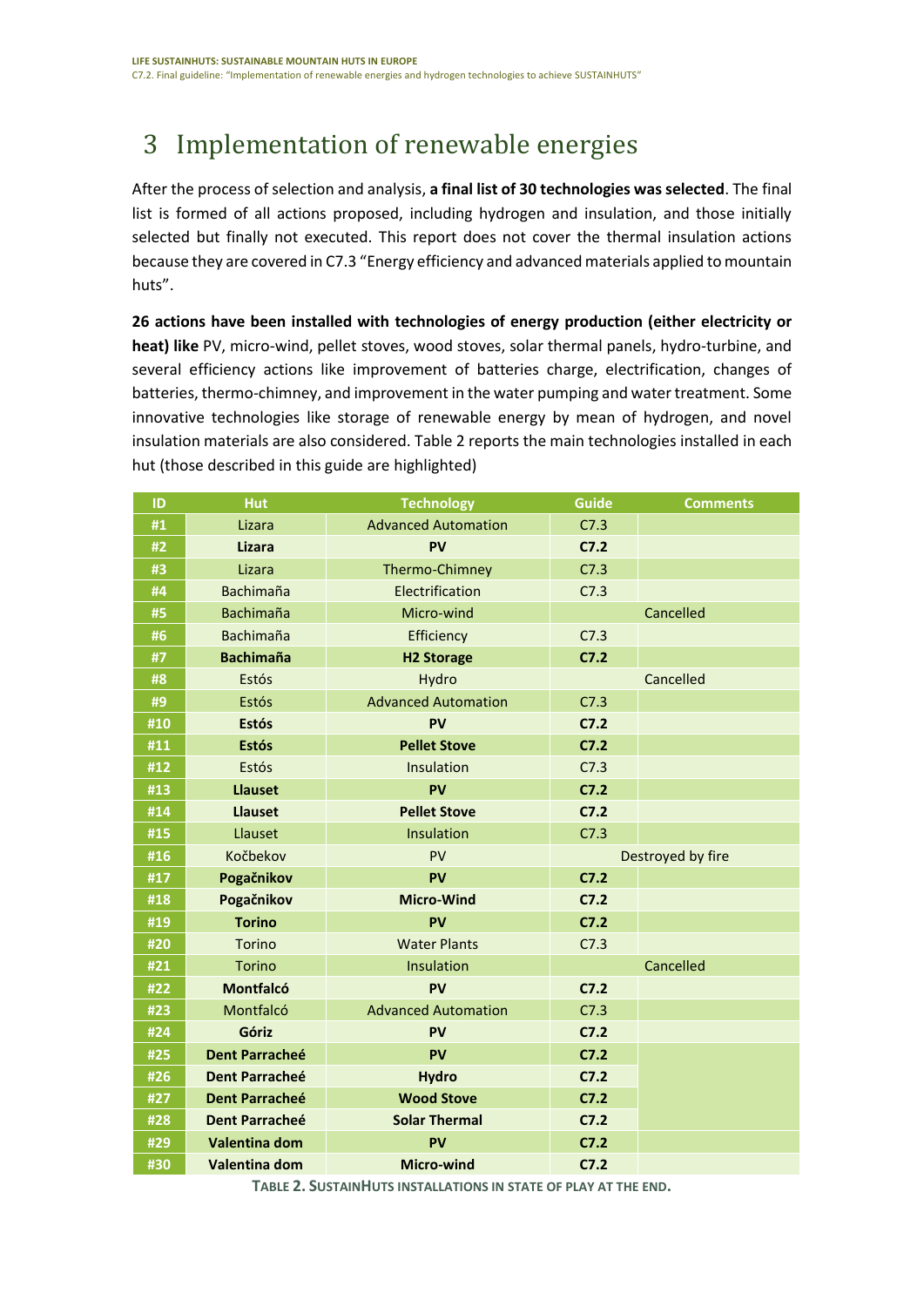The report includes only the description of "energy production" technologies those directly linked to renewable energy sources such as PV, wind, hydro and biomass. Whilst "energy efficiency" technologies (actions not directly involving RES, i.e. AAI-Advanced Atomation of Installation, electrification, thermo-chimney, water treatment) are discussed and described in C7.3 guidelines together with the advanced materials.

### <span id="page-9-0"></span>3.1 Spanish huts

#### <span id="page-9-1"></span>3.1.1 Lizara

Status before SustainHuts. Lizara electric system is not as efficient as a usual off-grid system due to different reasons. The most remarkable fact observed is that the control and change between batteries, PV system and gensets operation is not automated, causing an inefficient use of the batteries which reduces their lifetime. This control is done manually by the hut keepers and frequently deep discharges of batteries occurred damaging them. This situation is also conditioned by the fact that all the elements of the microgrid (batteries, PV panels and gensets) are located in a dedicated shelter around 100 meters apart from the main building, situation which hampers its physical access in winter, making difficult the manual switching between diesel generators and batteries.

It has been found also that the system is quite inefficient, caused by different ageing of PV arrays and the bad condition of some of them. The panels are arranged in series of several units, so the total power is directly limited by the operation of the worst. Based on information provided by the PV arrays installers during the interviews done, only between 10% and 20% of the potential energy expected is generated. It implies that the useful power is extremely lower than the installed power, datum which has been taken into account during the assessment.

All the previous mentioned facts cause the gensets to work more frequently than expected, increasing the amount of fuel consumed and the environmental impact of the Lizara hut.

#### <span id="page-9-2"></span>3.1.1.1 PV panels improvement (#2)

During the development of the project, the *improvement and implementation of photovoltaic technology has been one of the main actions proposed for this hut since it has been detected that the photovoltaic panels that were already installed at the beginning of the project, located in the best position facing to the south, they are in a poor state of conservation due to their age, so their electricity production is much lower than expected in relation to their nominal power.*

As a specific action for Sustainhuts, it was decided to propose the replacement of the most deteriorated panels with new generation ones. Following the information provided by the installation and maintenance company of the photovoltaic installation, the performance of a part of the installation is especially low, so it is these elements that are going to be replaced, also installed a 60A photovoltaic charge regulator with capacity for the new panels.

This action produces an increase in the energy produced both by improving the condition of the panels and by increasing the efficiency of the new ones (as they are more modern), which will mean a notable increase in annual generation.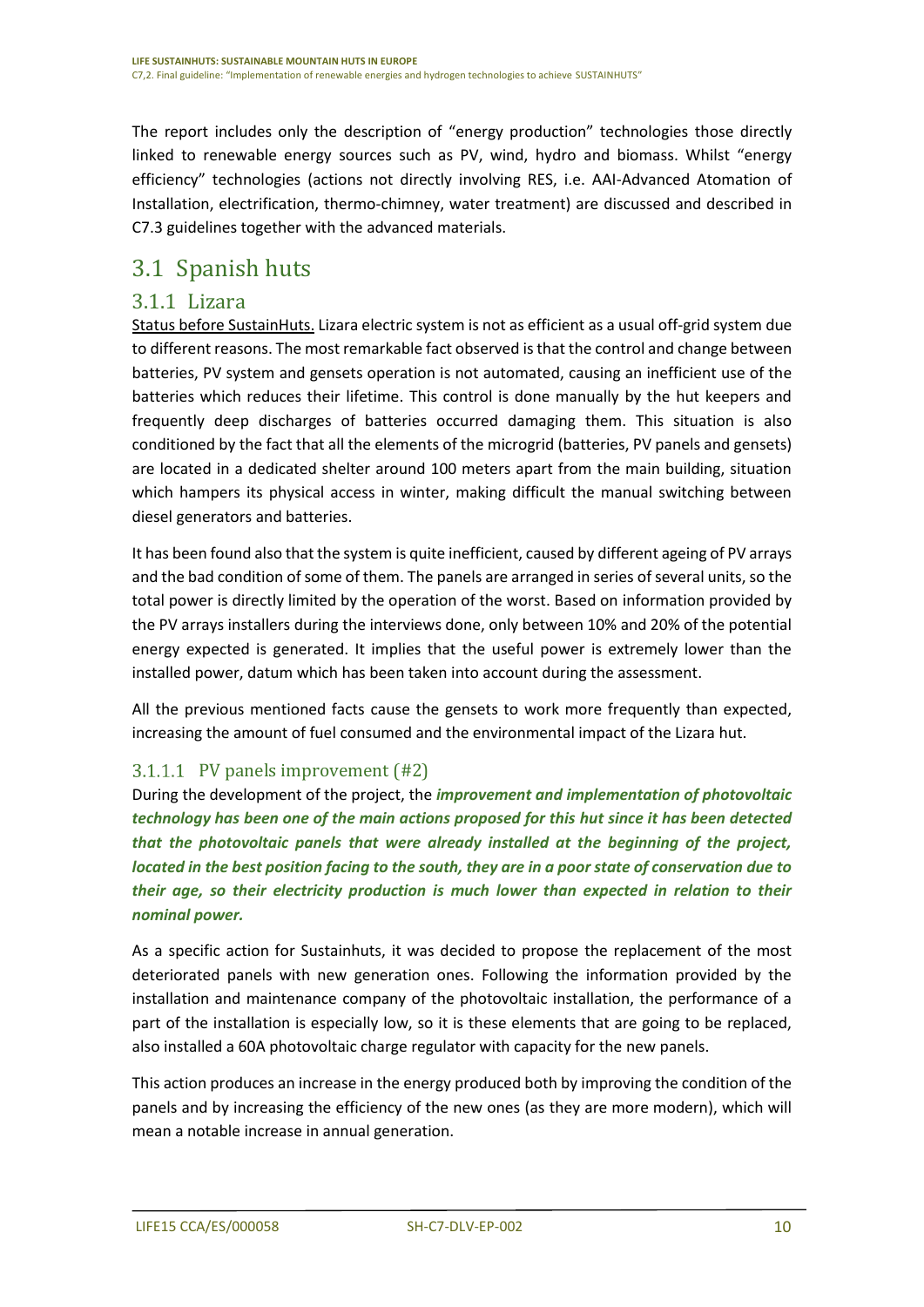Regarding the batteries, throughout the execution of the project, 18 batteries have been replaced that presented poor behaviour and caused a bad operation of the entire set, which caused the diesel generators to work for longer than strictly necessary, increasing the environmental impact of the refuge. The 6 remaining batteries of the bench (which has 24 units) were replaced before the start of the project.

The new batteries are of the same characteristics as the previously installed ones, Hoppecke 8 OPzS 800 with 2 V output. This will not imply an increase in the capacity of the battery bank, only an improvement in the state of these, allowing the storage of energy is carried out in optimal conditions.

#### <span id="page-10-0"></span>3.1.2 Bachimaña

Status before SustainHuts. Bachimaña hut is a Spanish hut located in Spanish Pyrenees at 2200 meters. The electricity of this hut is generated using a 30 kW hydro turbine during about 9 months per year (except before snow melting, usually April-May), when enough water is available. Furthermore, two diesel generators of 25 and 8 kW are installed in order to provide electricity when no water is available. A rack of 24 batteries with a capacity of 73.1 kWh (2 V and 1523 Ah every battery) is installed too to be used in combination of the gensets. In relation to heat, a diesel boiler of between 73 and 178 kW is used.

*The power produced in the hydro turbine during the most part of the year makes unnecessary to implement any other renewable power source like PV, apart from the fact that for the period when there is no renewable production, the hours of solar radiation are very low and the weather is not very favourable for PV production.*

#### <span id="page-10-1"></span>3.1.2.1 H2 storage (#7)

The hydrogen system consists in an electrolyser which consumes part of the surplus of electricity produced by the hydro turbine. The hydrogen produced is then stored as compressed gas during some months, and finally the hydrogen is consumed in a fuel cell to produce electricity when the hydro turbine is in standby due to lack of water. [Figure 2](#page-10-2) shows the electric system in Bachimaña including the implementation of the hydrogen technology.



<span id="page-10-2"></span>**FIGURE 2: DIAGRAM OF HYDROGEN INSTALLATION CONFIGURATION.**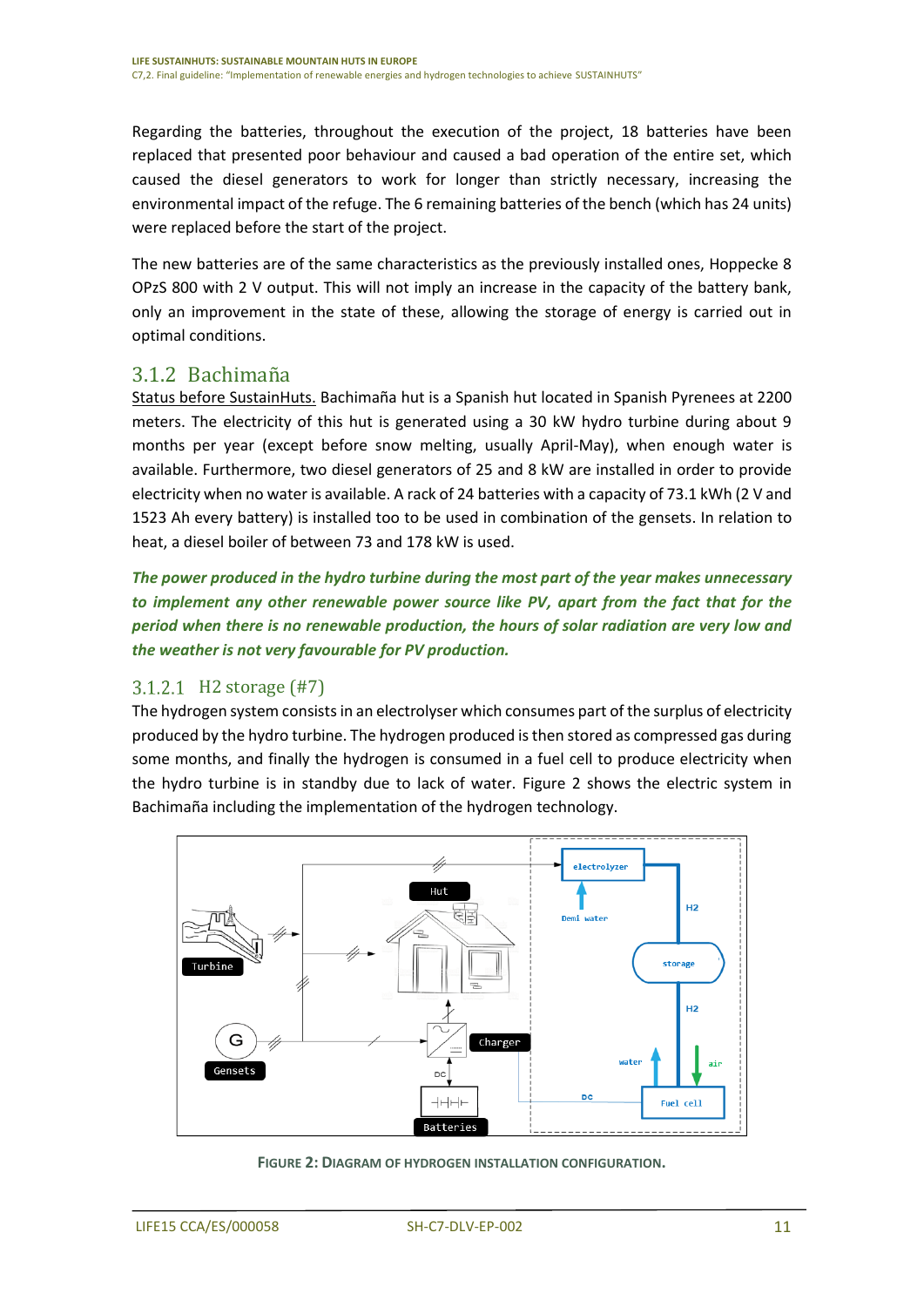#### *Bachimaña is an interesting hut for integrating H2 technologies because surplus of RES electricity can be stored in summer and autumn for a subsequent used in spring.*

- The total amount of H2 required to completely replace the operation of the diesel generators for 3 months is estimated in 100 kg. This value exceeds projects scope and budget.
- The H2 system is composed by an electrolyser, storage as compressed gas and a fuel cell that will charge the existing batteries in the hut.
- The electrolyser installed has a production of 0,25Nm3/h at 50 bars. It is fed by the micro-grid generated by the existing hydraulic turbine in the refuge, which generates surplus energy for 10 months a year.
- The storage consists of 18 cylinders of 50l@50bar capable of storing 4 kg of H2
- The fuel cell's output power is 1.2 kW(50.8V, 23.6A).
- **■** The system is completed with all the gas detection and safety systems required for this type of installation.
- During the development of the project, a great variability has been observed in the period in which there is no renewable energy, with periods in which there has been no interruption in the production of the hydraulic turbine. The usefulness of hydrogen in these circumstances lies in the supply of electricity for short periods of time in which, due to turbine maintenance or some other incident, the hydraulic turbine is not available.

#### <span id="page-11-0"></span>3.1.3 Estós

Status before SustainHuts. Estós hut is a Spanish hut located in the Aragonese Pyrenees at 1890 meters.

Estós is the oldest hut belonged to the project and was initially the hut with worst conditions in its micro-grid, so an ambitious plan to improve its generation was applied.

The electricity in this hut is generated using a genset of 24.8 kW. In addition, 2.9 kWp of PV are present, as well as a micro hydro turbine of 5 kW which provides electricity directly to some charges. 24 batteries with a capacity of 38.4 kWh (2V and 800 Ah every battery) are installed too. In relation to the heat, a diesel heater is installed in order to provide heat and hot water to the hut, although the hot water access is limited for the owners.

Regarding the *electric system, it is not as efficient* as it was expected at the beginning due to different reasons. The most remarkable fact identified is that the control and change between batteries, PV system and genset operation is not automated, causing an inefficient use of the batteries which reduces their lifetime. This control is done manually by the hut keepers and frequently deep discharges of batteries occurred, causing an accelerated damage and reducing their lifetime. Furthermore, the micro hydro turbine only provides energy to some small loads and, when there is an excess of energy, this is dissipated to the ambient, so the micro hydro turbine cannot charge the batteries when there is surplus of energy. On the other hand, the power of the genset is too high in relation to the electric demand of the hut, working always at low power and generating electricity in a low efficiency operation point.

It has been found *also that the PV system is very inefficient due to the different ages of the arrays and the bad conditions of some of them*. The panels are arranged in series of several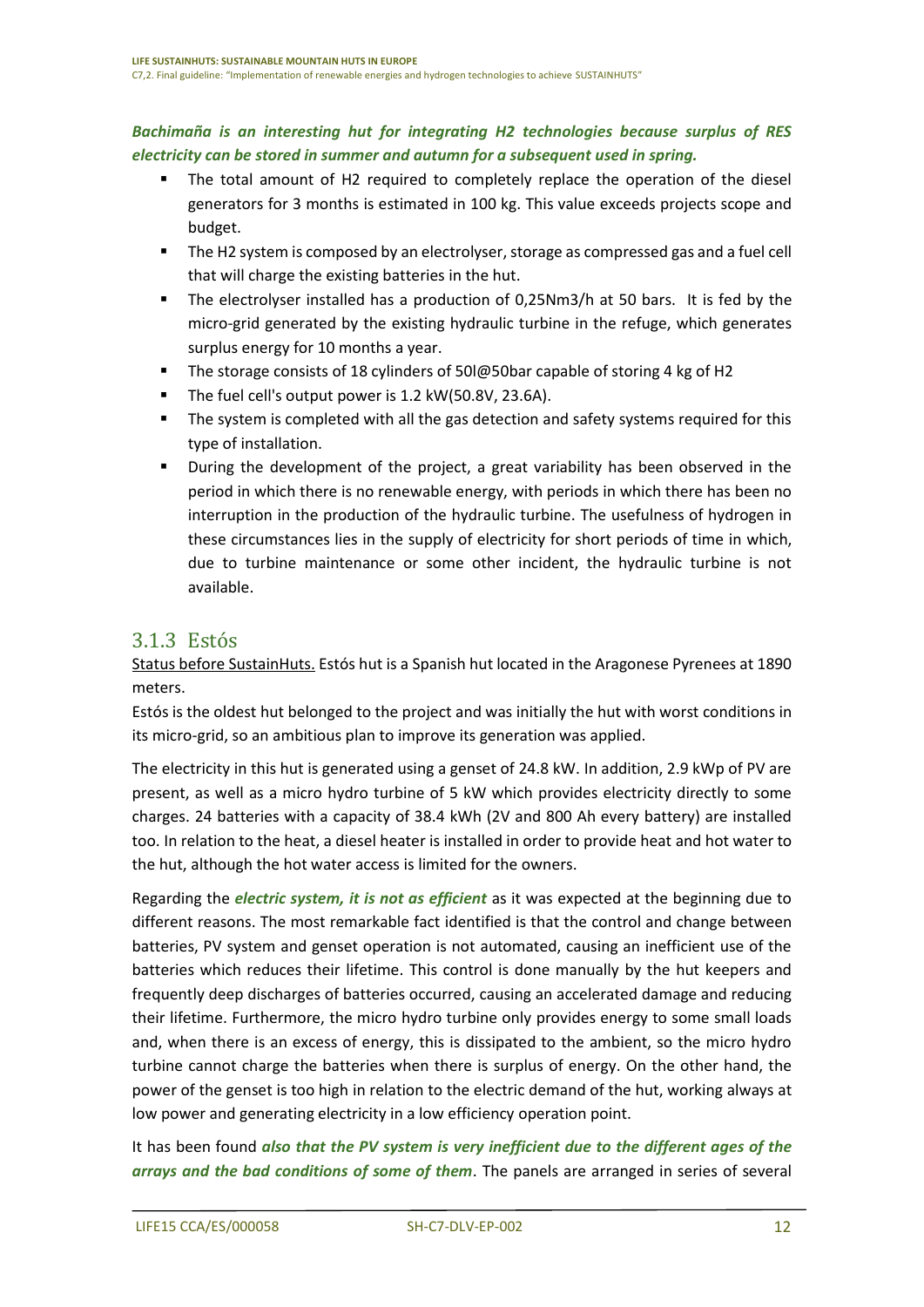units, so the total power is directly limited by the operation of the worst. Only among 10% and 20% of the potential energy expected is generated. It implies that the useful power achieved is much lower than the installed power, a fact that has been taken into account during the assessment.

Regarding *the micro hydro turbine, it was installed many years ago and it works out of optimal condition because of a bad water collection system*.

*All the previous mentioned conditions cause the genset to work more frequently than desired, increasing the amount of fuel consumed and the environmental impact of the Estós hut.*

#### <span id="page-12-0"></span>PV panels substitution (#10)

During the project, it is proposed to replace the existing PV panels with 20 150W panels without increasing the surface occupied by them; going from 1920 Wp to 3000Wp, thus increasing its production capacity by 56%.

This gives the advantages to:

- Increase in energy produced both by improving the condition of the panels and by the increased efficiency of the new panels (as they are more modern), which will mean a notable increase in annual generation.
- Remarkable increase in power since, due to the development of technology in recent years, the same catchment area leads to an increase in installed power. In addition, the installation of new locations is planned, which will also increase the installed power.

Regarding the batteries, throughout the execution of the project, 16 batteries have been replaced. The new batteries have the same characteristics as the previously installed ones, Hoppecke 8 OPzS 800 with 2 V output. This will not imply an increase in the capacity of the battery bank, but rather an improvement in their condition, increasing the real storage capacity as well as the energy efficiency of the shelter.

#### <span id="page-12-1"></span>3.1.3.2 Pellet stove (#11)

Regarding the pellet stove action, it has been proposed by the hut owners like a way to reduce the amount of diesel consumed, increasing the biomass consumption. Pellet is a resource which does not involve CO2 emissions (considering the carbon neutrality). Furthermore, the new stove proposed is not a usual pellet stove because the new one allows the recirculation of the hot gases through some rooms, increasing the energy efficiency of the hut.

*Regarding for the SOPE (State of Play at the End.) exclusively, an increase of 15078 kWh per year generated from renewable sources is attached, expecting that more than 53% of the energy produced at the end comes from them. In relation to the CO2 emissions, a reduction of 9943 kg every year is expected after the implementation of the improvements, near from 70% of the initial emissions of the initial situation.* 

*So, in conclusion, the actions proposed will introduce an important improvement in Estós hut, increasing its sustainability and resilience and reducing their environmental impact.*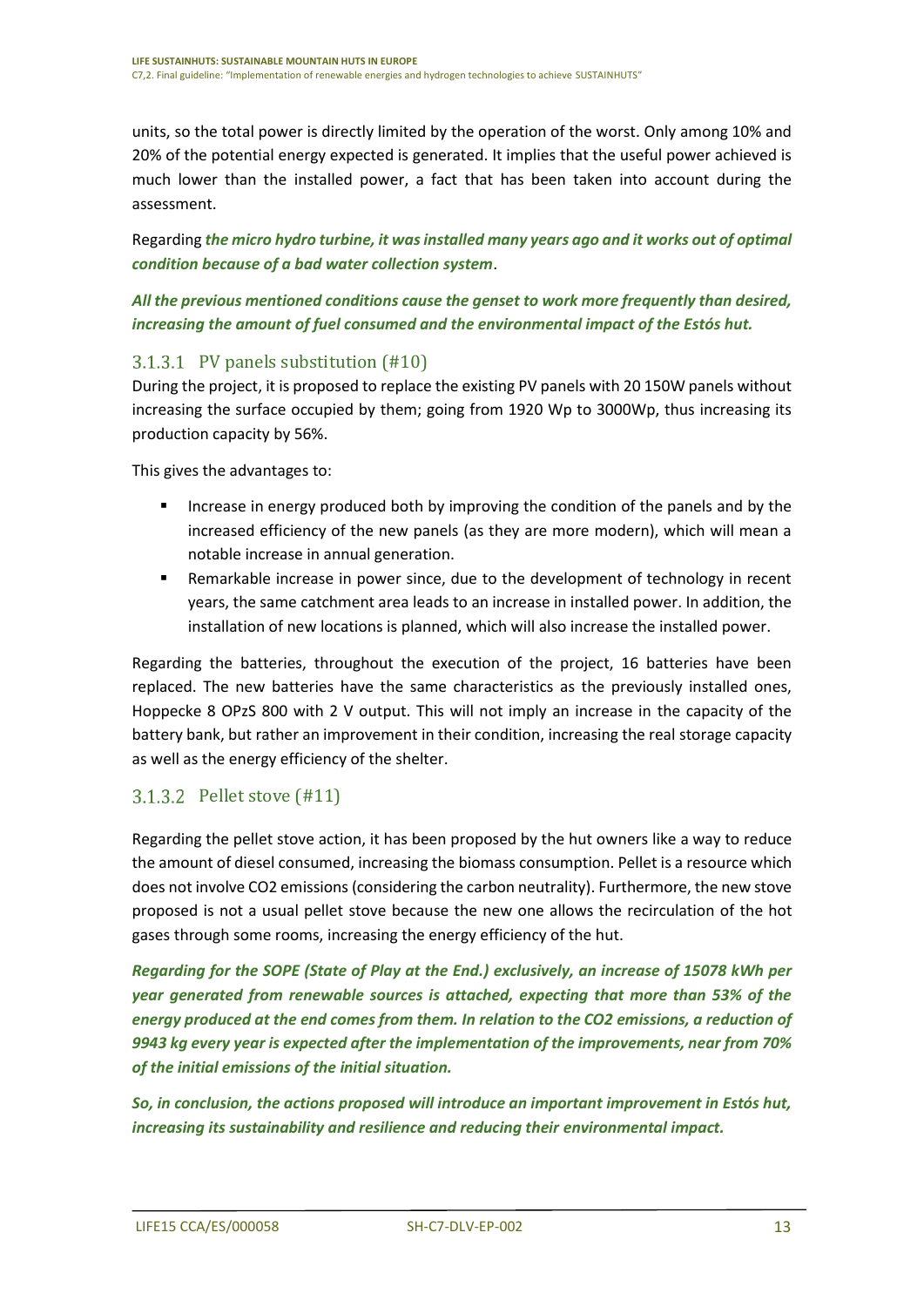### <span id="page-13-0"></span>3.1.4 Llauset

Status before SustainHuts. Cap de Llauset hut is a Spanish hut located in Spanish Pyrenees at 2450 meters. It is very new, being inaugurated at the same time as SUSTAINHUTS begun. The electricity in this hut is generated using two gensets of 12 and 36 kW. In addition, 4.0 kW of PV are present as well and 24 batteries with a capacity of 57.6 kWh (2V and 1200 Ah every battery). In relation to the heat, biomass stoves are in the hut in order to provide heat to the hut, whereas the hot water is provided through a diesel heater.

#### <span id="page-13-1"></span>3.1.4.1 PV panels (#13)

During the development of the project, the implementation of photovoltaic technology has been the main action proposed for this refuge since a potential energy use of solar radiation has not yet been exploited.

The considered panel installation is made up of 20 panels of 200 W each one. PV modules are installed on the building's roof, in such a way that generation loss due to shading is minimized.

Along with the installation by the 4 kW of power already mentioned, the installation of 4 kW of power by the FAM is foreseen (not included in the budget), so that a greater use of solar radiation by increasing installed power.

#### <span id="page-13-2"></span>3.1.4.2 Pellet stove (#14)

Related to the pellet stove action, this has been proposed by the hut owners with the aim of reducing the diesel consumption, increasing the biomass consumption, because pellet is a resource which does not involve CO2 emissions (considering the carbon neutrality).

There are three the pellet stove installed in different parts of the shelter in order to ensure the correct heating of the building.

The heat produced by the pellet stoves suppresses the use of the diesel heater for space heating (domestic hot water will be still supported by the heater), supposing that the heat produced in the hut at the end of the project will be the same than at the beginning, so, in order to keep consistency, heat profiles has not been changed.

*PV and pellet stove are expected to provide almost all the energy required during winter months. This fact is interesting to be considered during the monitoring protocol because, if this is accomplished, Llauset hut will be near zero emissions during half year approximately. The actions proposed will introduce an important improvement in Cap de Llauset hut, increasing its sustainability and reducing their environmental impact.*

#### <span id="page-13-3"></span>3.1.5 Montfalcó

Status before SustainHuts. Montfalcó hut is a Spanish hut located in the Spanish range of Sierra del Montsec, at 790 meters. The electricity in this hut is generated by means of a 50 kW genset. In addition, 5.7 kWp of PV are installed and 24 batteries with a total capacity of 109.5 kWh (2V and 2280 Ah every battery) are installed as well. The PV arrays present inefficiency.

One diesel heater is installed too in order to provide heat and hot water to the hut.

Furthermore, another genset of 12 kW is used only for pumping water from a natural spring to the water tank located in the hut. This diesel generator is located close to the natural spring,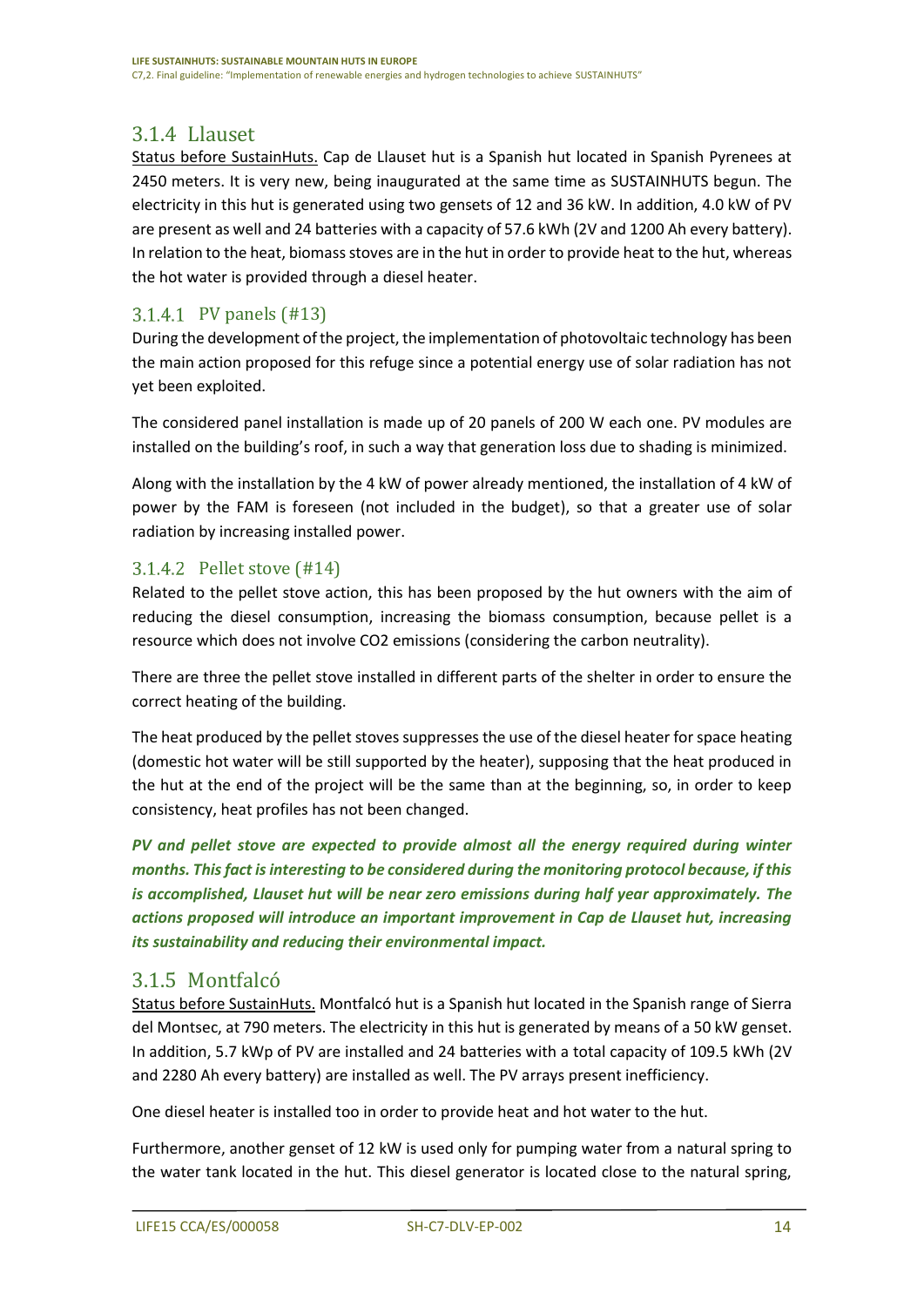which is far away from the hut and about one hundred meters down in altitude. Therefore, the genset function is to pump the water from the natural spring to the water tank, which is located in the hut, where the water is consumed. This genset only works one hour per day approximately (when it is necessary to pump water), being turned off during the rest of the time.

#### <span id="page-14-0"></span>PV panels substitution and implementation (#22)

Since some of the PV panels previously installed are inefficient, part of them were replaced and the total power installed in the shelter reached the 6.84 kWp, close to that installed in other huts such as Lizara or Llauset.

After the execution of PV action, the diesel consumed by the genset decreases 2078 litres per year, avoiding the emission of near of 6000 kg of CO2 per year approximately. Regarding PV technology, the energy generated by PV modules increases from 5304 kWh to 8892 kWh per year.

#### <span id="page-14-1"></span>3.1.6 Góriz

Status before SustainHuts. Góriz hut is a Spanish hut located in the Aragonese Pyrenees at 2200 meters. The electricity in this hut is generated through two gensets of 25.0 kVA (20.0 kW) and 11 kVA (8.8 kW). In addition, 3.0 kWp of PV are present as well as 24 batteries with a capacity of 72.0 kWh (2V and 1500 Ah every battery). In relation to the heating system, a diesel heater is installed in order to provide heat and hot water to the hut, although its use is limited as far as is possible. The gensets deliver energy to meet the direct energy demand and to charge the batteries. When batteries are fully charged and the energy demanded is low, the genset stops and electricity is supplied by the batteries.

#### <span id="page-14-2"></span>3.1.6.1 PV panels implementation (#24)

It has been considered the enlargement of the PV arrays. The total PV power installed will increase from 3.0 kWp to 21.1 kWp.

The actual batteries were replaced with new ones with higher energy capacity, accomplishing two objectives: to renew an old and not completely efficient string and to enlarge the energy storage capacity according to the new renewable power installed.

An increase of 23691 kWh per year generated from renewable sources is calculated, although not all the renewable energy is leveraged. Related to the CO2 emissions, a reduction of 8646 kg every year is expected after the implementation of the improvements, near 50% of the initial emissions.

So, in conclusion, the action proposed will introduce an important improvement in Góriz hut, increasing its sustainability and reducing its environmental impact.

### <span id="page-14-3"></span>3.2 Italian hut

#### <span id="page-14-4"></span>3.2.1 Rifugio Torino

Status before SustainHuts. The Torino Hut (Rifugio Torino) is a high mountain refuge in The Alps in the northwestern Italy. Located near the border with France, it is about 15 km southwest of Mont Dolent, the tripoint with Switzerland. The refuge is in the Mont Blanc massif above the town of Courmayeur in the Aosta Valley. It can be most easily accessed from the Italian side by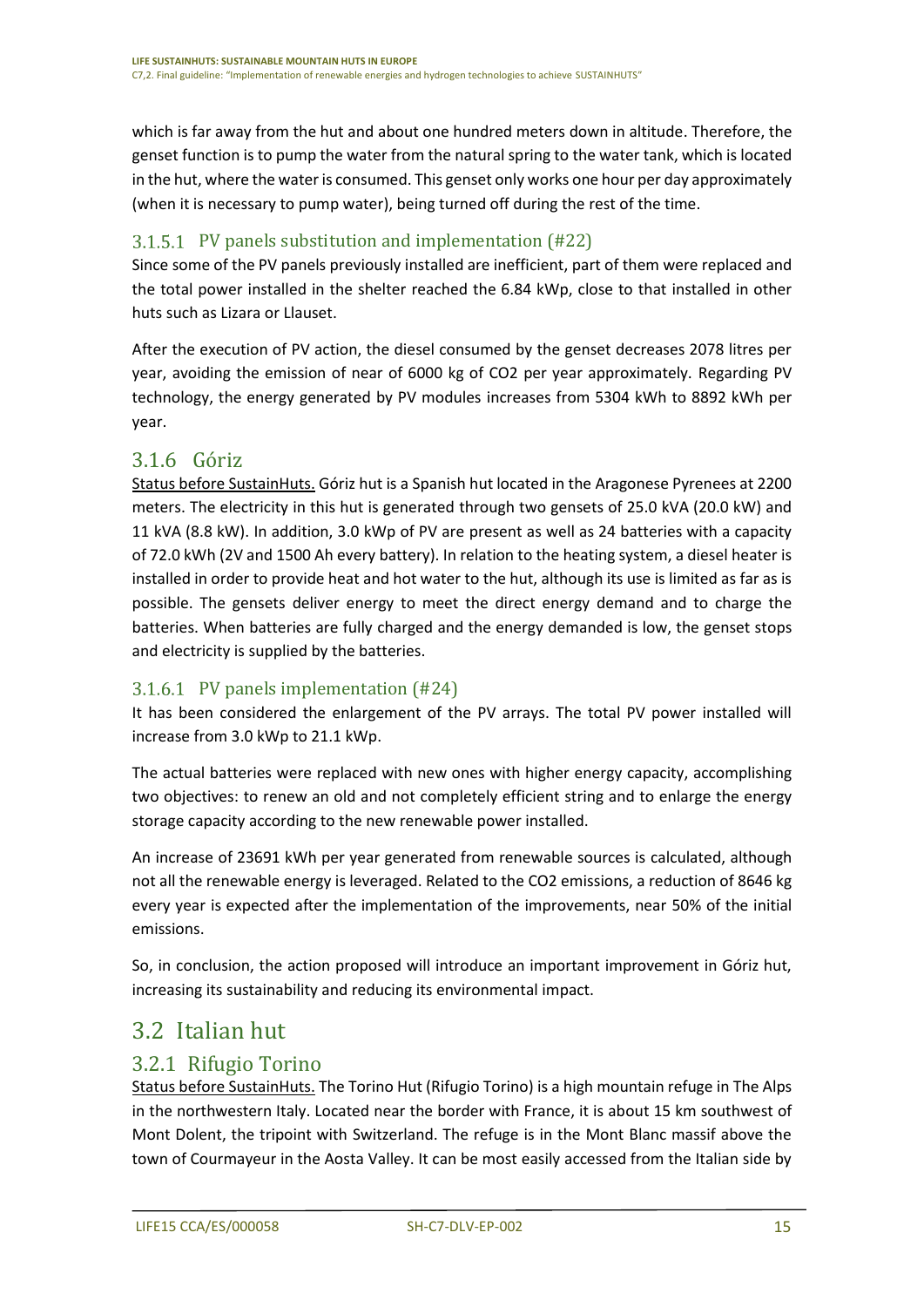the Skyway Monte Bianco cable car from La Palud in Courmayeur, with a change at the Pavilion du Mont Fréty. It can also be reached from Chamonix via the Aiguille du Midi, either by cable car which crosses the massif, or by a long crossing of the Glacier du Gèant. The refuge lies nearly directly above the 11.6 km Mont Blanc Tunnel, which passes deep underground, and connects Courmayer to Chamonix.

*The hut is the only in SustainHuts grid connected*, the electrical system is powered by the Low Voltage 230V three-phase power supplier (connected to electrical grid, MT), with a delivery point near the beginning of the connecting staircase between Rifugio Vecchio and Nuovo. The Rifugio has a counter of 70kW. Rifugio Torino had in 2016 an electrical energy consumption of 96155 kWh/year.

The Rifugio Torino gets most of the heat from electricity with different devices (electric heater, electric fan, etc.). Other heat sources are:

- 2 diesel fans with a modulated output from 20-60 kW (located one in the drying room and one in the self-service room)
- 2 pellet stoves, located one in the room bar (room area 88 m2) and one in the lunchroom (room area 53 m2)

A big problem due to the high hut's altitude is the water supply for culinary uses and for toilets.

#### <span id="page-15-0"></span>3.2.1.1 PV panels (#19)

Although the hut has enough electricity thanks to the grid connection, CAI decided to install some new-generation photovoltaic panels as an experimental way to monitor their operation and efficiency, aiming to gain knowledge and some lessons learned for other Italian huts not connected to the grid. Due to the huge amount of snow accumulated in the roof during the winter, the panels were installed in vertical position in the south façade.

The panels are 30 modules of Enemoc HF-130 (130 Wp), installed in 10 fix structures that vertically fix the panels to the wall. Besides, 8 batteries of 205 Ah were installed to stock up the PV production together with the charger and the inverter.

The modules are fixed on Aluzinc plate glued to the surface. The panel is fixed to the plate with a screw and a stud. The plate is fixed to the cover by gluing or mechanical fixing. Furthermore, protection against over-currents ensured by circuit breakers were installed as well as a crimping power of the device placed at the energy delivery point. Protection against direct contacts made of insulating materials and casings with suitable protection degree was installed too.

After the implementation of PV action, the energy is used to heat the drying room, with a reduction of diesel consumed by the diesel fan.

### <span id="page-15-1"></span>3.3 Slovenian huts

In Slovenia at the *state of the beginning* there were planned to include two mountain huts: Kocbekov dom na Korošici and Pogačnikov dom na Kriških podih. Unfortunately, Kocbekov dom was destroyed by a fire in autumn 2017 just after new equipment installation. After thisincident, the new hut Dom Valentina Staniča was included and additionally financed.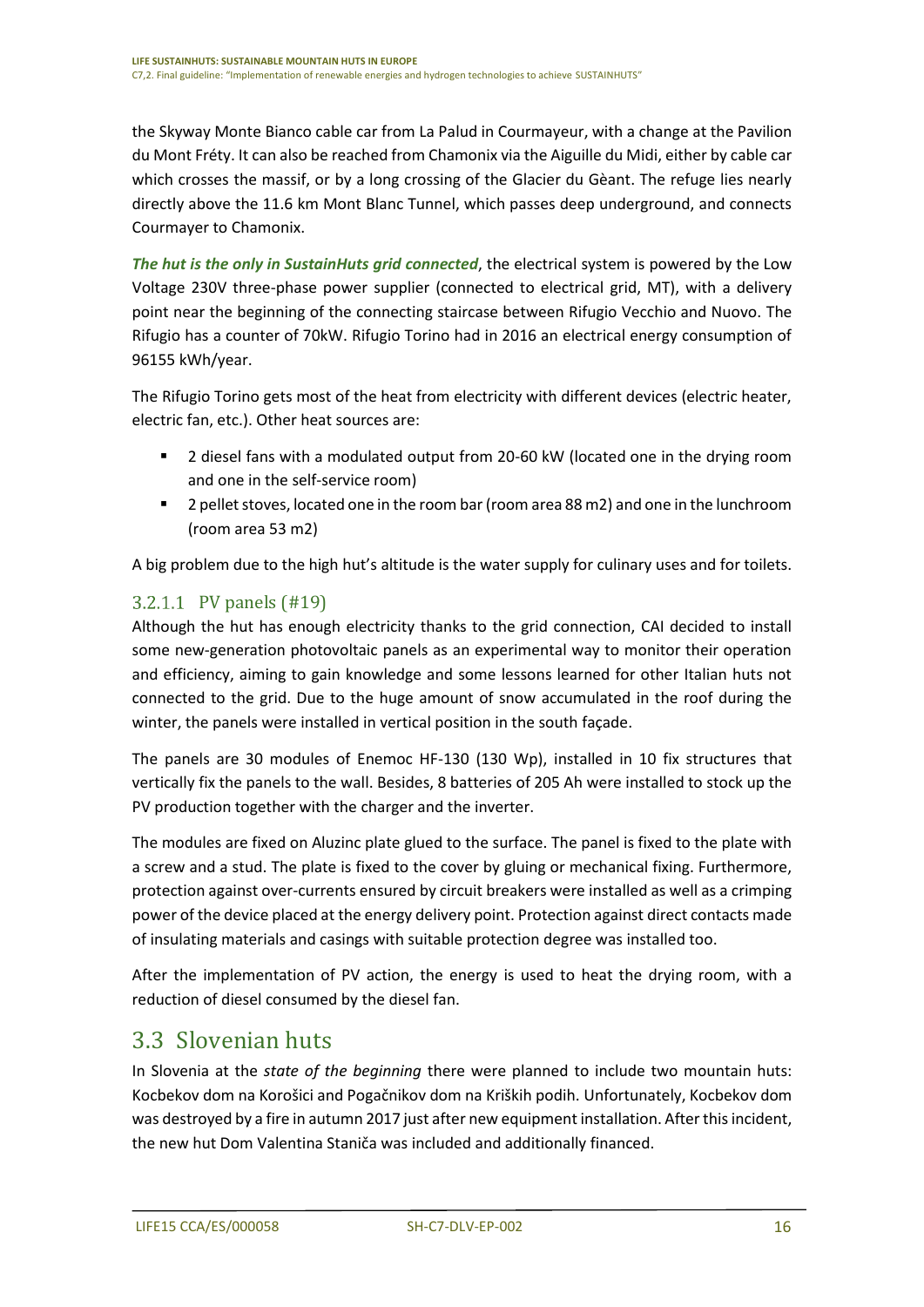### <span id="page-16-0"></span>3.3.1 Pogačnikov dom na Kriških podih

**Status before SustainHuts**. Pogačnikov dom is located in Triglav national park less than 4 km from Slovenia's highest mountain Triglav. It is seated at the altitude of 2050 m on the peak of Kriški podi and is surrounded by peaks of Bovški Gamsovec, Stenar, Razor and Pihavec. Like Kocbekov dom it is typically opened during summer season from June to September and is uninhabited during winter. The hut has a low flow of people and only opened during the summer. The idea was to install a hybrid system (solar and wind generation) with a storage system of batteries. It was evaluated that the combination between two technologies might provide the hut with a robust and reliable system for reducing a high amount of diesel fuel. Since the heat is already generated by the mixed wood, modifications in heat generation system were not foreseen.

#### <span id="page-16-1"></span>3.3.1.1 Photovoltaic and batteries  $(\text{\#17})$

Photovoltaic system consists of 34 pcs. Of Bisol PV modules of 285 W Wp. The total power of the PV system is 8 kWp Wall panels are placed at the north-east side of the hut whereas roof panels are placed on the south-east side of the roof (on the part which is lower of the rest of the roof). All existing PV panels remain in the PV system because they are still in good operating condition.

New PV panels were located on the south-east side of the roof. The inclination of the roof is around 20° but with the direction to the south-east, so it is expected a good output of PV panels.

For energy storage all the existing batteries were replaced by new ones with increased capacity, with higher voltage to provide better overall system efficiency and with LiFePo4 technology which is environmentally less hazardous: 8 pcs., 12 V, 2.4 kW - 2.4kWh, LiFePo4 set, 4x 200Ah cells + BMS monitoring.

#### <span id="page-16-2"></span>3.3.1.2 Micro-wind (#18)

Micro wind turbine was also installed at Pogacnikov hut, presenting some added supply to the electricity system. Originally it was planned to install a 2.5 kW power micro wind turbine, but the market did not offer proper wind turbine with such size, so it was decided to install a micro wind turbine with power of 1 kW (wind turbine HY-1000) and horizontal axis.

Considering the whole hybrid system, the power supply system proposed for Pogacnik hut also includes a data acquisition system. The provided data is used for system monitoring and for detecting possible deviations in operation. Furthermore, the collected information is used for subsequent detailed analysis of system performance.

All measured data are constantly transferred to the control unit via internet connection. Since the existing internet connection is weak and cannot support sufficient connectivity, an upgrade of the internet connection is also foreseen.

#### <span id="page-16-3"></span>3.3.2 Dom Valentina Staniča pod Triglavom

Valentina Staniča hut was joined to the project after the Kocbekov hut destruction and after Pogačnikov installation, so the technologies to implement were easy to be chosen: the same than in Pogačnikov. The impact in Pogačnikov dom using a hybrid system was fantastic (and the good results of hybrid systems in isolated micro-grids are widely supported by bibliography), so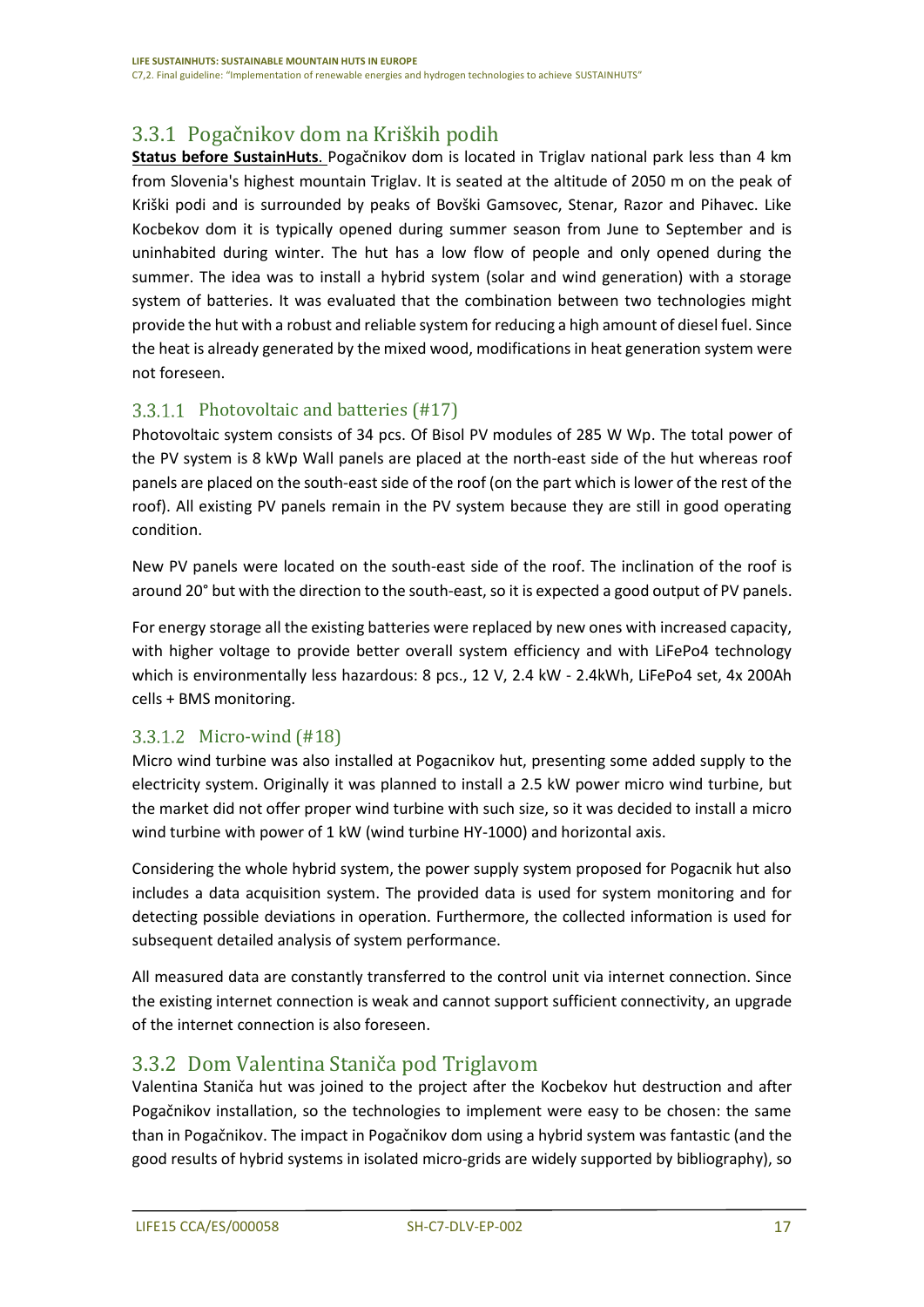the idea was to adapt and replicate the successful work done in Pogačnikov. Thus, a hybrid system (PV-wind) supported with a batteries bank system has been installed in Valentina Stanica hut.

#### <span id="page-17-0"></span>3.3.2.1 Photovoltaic (#29)

Photovoltaic system consists of 20 roof panels Luxor EcoLine 300, monokristal, Non Reflect. 10 panels (3 kWp) were mounted on the southern side of the main building roof and 10 panels (3 kWp) on the eastern side of the auxiliary building roof. Existing panels on the auxiliary building roof were partly removed (old panels) and partly integrated into the new PV system (panels from 2017). Summing it, a total gross power of PV installation is 6 kWp of new installed system added to 600 Wp that was installed in 2017.

Regarding the electricity storage, all existing batteries (6pcs of 12V OPZS 1500 Ah capacity) were replaced by 12 units of new ones TAB OPZV 1500 Ah 24V (gel technology). The system was upgraded to 24 V voltage, therefore, control system, inverters and all balance of plant components were installed or replaced.

#### <span id="page-17-1"></span>3.3.2.2 Micro-wind (#30)

A micro-wind turbine with the power of 600 W was already installed in Valentina hut. Due to malfunction, the generation of the electricity with the wind turbine was very limited, so the plan was to remove it and install a new micro-wind turbine with the power of 1 kW from the StormyWings 1000-24 manufacturer (HYE 1000-24).

In [Table 3,](#page-18-3) all data regarding the upgrade of energy system in Slovenian mountain huts is presented.

|             | Kocbekov dom na Korošici   | Pogačnikov dom na Kriških  | Dom Valentina Staniča pod |
|-------------|----------------------------|----------------------------|---------------------------|
|             |                            | podih                      | <b>Triglavom</b>          |
| Year of     | 2017                       | 2018                       | 2020                      |
| investment  |                            |                            |                           |
| <b>PV</b>   | 18 kosov, Luxor: Secure    | 34 kosov, PV moduli Bisol, | 20 kosov, Luxor EcoLine   |
|             | line P60/250W              | polikristal 285 W          | 300, monokristal, Non     |
|             |                            |                            | Reflect                   |
| PV system,  | 4,5 kW (+ 0,6 kW current)  | 8 kW                       | 6 kW (+ 0,6 kW current)   |
| power       |                            |                            |                           |
| Inverter    | Vicron Multiplus           | 3 kos, Inverter 5kVA - 4kW | Victron MultiPlus C24-    |
| DC/AC       | 48/5000/70-100 MK3-USB     |                            | 5000-120-50               |
| Charger     | Charger Victron smartSolar | 50 A solar charger, 50 A   | 2 kos, Victron SmartSolar |
|             | MPPT 150/100-MC4           | charger from gen-set       | MPPT 250-100              |
|             | Charger Victron smartSolar |                            |                           |
|             | MPPT 150/35 (for current   |                            |                           |
|             | PV)                        |                            |                           |
| Data        | yes                        | yes                        | yes                       |
| acquisition |                            |                            |                           |
| Data        | yes                        | yes                        | yes                       |
| transfer    |                            |                            |                           |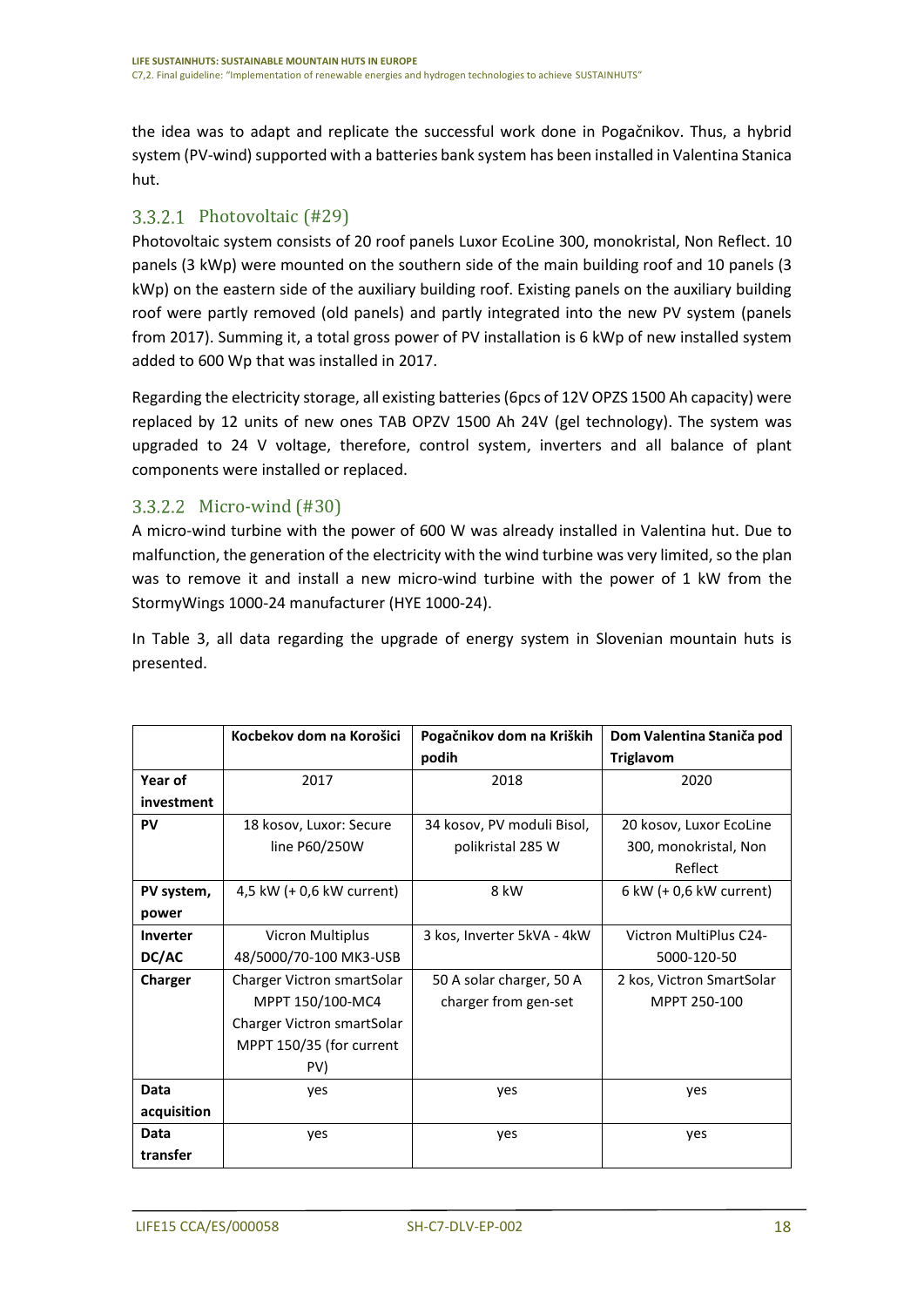| <b>Batteries</b> | 24 kos, TAB 10 OPzV 800 - | 8 pcs., 12 V, 2.4 kW -  | 12 pcs., TAB OpzV $1500 - 2$ |
|------------------|---------------------------|-------------------------|------------------------------|
|                  | 2 V 800 Ah (gel           | 2.4kWh, LiFePo4 set, 4x | V 1500 Ah (gel tehnologija)  |
|                  | technology)               | 200Ah cells + BMS       |                              |
|                  |                           | monitoring              |                              |
| Wind             |                           | turbine HY-1000         | turbine HYE 1000-24          |
| turbine          |                           |                         |                              |
| System           | 48 V                      | 48 V                    | 24 V                         |
| voltage          |                           |                         |                              |

**TABLE 3. TECHNOLOGIES FOR ELECTRICITY GENERATION INSTALLED IN SLOVENIAN MOUNTAIN HUTS.**

## <span id="page-18-3"></span><span id="page-18-0"></span>3.4 French hut

#### <span id="page-18-1"></span>3.4.1 Dent Parrachée

Dent Parrachée is the last hut joined to the project, although no technologies have been financed by the project budget. The hut was refurbished in 2018, installed new renewable technologies in order to turn the hut into a more sustainable one. Considering it, no technologies are defined here, because the methodology (visit to the hut, hut keepers' proposition, assessment of technologies, purchase, and installation) has not been applied in this hut, only the monitoring protocol affects it, which is based on the comparison of this hut with Evettes, which is a very similar hut without recent refurbishment. Even so, it is possible to declare that 4 renewable technologies have been installed in the hut: solar thermal panels (#28), a hydroturbine (#26), a wood stove (#27), and PV panels (#25).

The hydro-turbine is a small (micro) turbine which leverages a small water flow close to the hut. Although only 600 W are installed, it is enough due to the reduced hut's consumption. Regarding the PV panels, 8 panels of 300 Wp each are installed with 30º south orientation and 90º of slope (vertical). During winter, the vertical ones receive more solar irradiation than the others, therefore, PV production is increased during this period. Furthermore, 38.4 kWh of lead-acid batteries (12 batteries of 2 V) are installed to store electric energy. Finally, a stove with recirculation, which uses wood as fuel, is used to heat the main room.

### <span id="page-18-2"></span>3.5 Transport plan

The transport plan is strictly connected to the hut altitude, typology of accessibility, climatic conditions. As reported below, it is necessary for each hut to distinguish the different stages of transport: (1) inspection phase, (2) procurement's material phase, (3) installation phase and (4) execution phase.

Below two huts are reported as examples:

1. **Kocbek hut** is located in the coral area of mountain range Kamnik-Savinja Alps (Kamniško-Savinjske Alpe) at an altitude of 1808 meters. The hut is not accessible by road. All main transportations of material and goods are done by helicopter. The transport plan is adapted to helicopter transport. Due to sustainability and general efficiency, the number of helicopter flights has been minimized as much as possible. Helicopter that is planned for the transport of the material, can normally carry up to 1.200 kg. All the materials are prepared and packed in the way. The transport consists of 5 helicopter flights from the loading point to the hut. Helicopter base point is at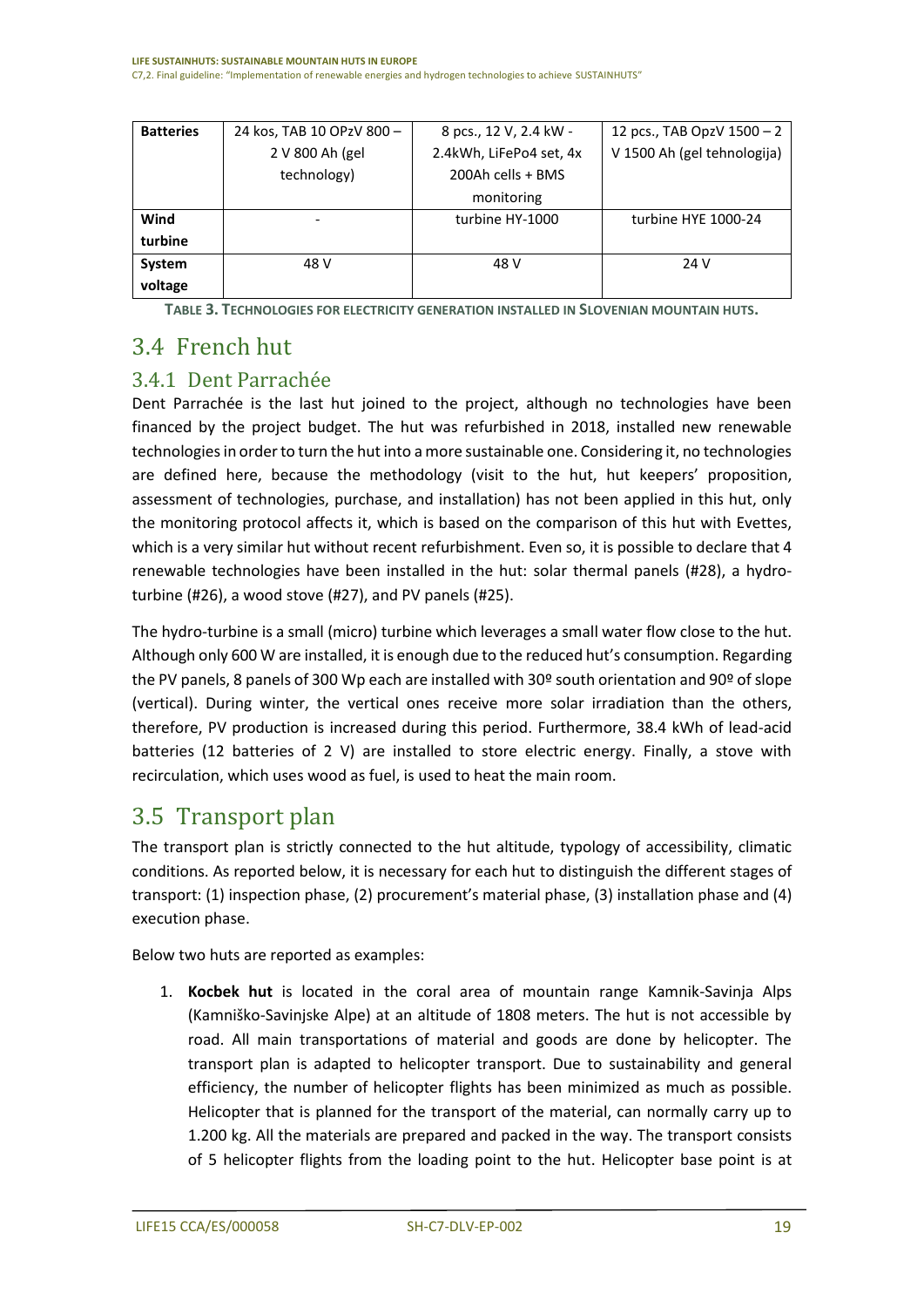Airport Jožeta Plečnika Brnik, which is placed 23 km away (straight airline) from the loading point. Two transportations via truck are used to bring all material to the loading point on the public roads. One truck transport is planned from the Battery Factory (85 km one way) and one for all other material from the Installation Company (85 km one way). Concerning the transport of the installation staff, a van is used from the Company (85 km one way), which also transported all the tools back to the Company (85 km).

- 2. **The Torino Hut (Rifugio Torino**) is a high mountain refuge in The Alps, in the northwestern Italy. Located near the border with France, it is about 15 km southwest of Mont Dolent, the tripoint with Switzerland. The refuge is in the Mont Blanc massif above the town of Courmayeur in the Aosta Valley. It can be most easily accessed from the Italian side by the Skyway Monte Bianco cable car from La Palud in Courmayeur, with a change at the Pavilion du Mont Fréty. It can also be reached from Chamonix via the Aiguille du Midi, either by cable car which crosses the massif, or by a long crossing of the Glacier du Gèant. The refuge lies nearly directly above the 11.6 km Mont Blanc Tunnel, which passes deep underground, and connects Courmayer to Chamonix. The transport of all materials follows different phases, in each of them there are different transports:
	- a. Inspection visits using the cableway;
	- b. Procurement's phase using a van mainly used for the transport of bulky and heavy material and after helicopter; a mini-van used for transport any other workers during the procurement stage.
	- c. Installation phase structured using car and cableway. A number of 52 visits are considered.
	- d. Execution phase during SustainHuts project is structured using car and cableway, considering 4 visits per years in 2 years of demonstration period. In total 8 visits are considered.

Linked to what reported on, it is also necessary to consider:

- **Climatological estimation**: transport by helicopter can be done the whole year. But for the installation of equipment is determined to the no-snow condition and to the opening season of the hut. Helicopter transport requires a clear weather. Transport tasks are subject to delay if foggy/cloudy weather takes place, since that transport cannot be restarted for one week or even more.
- **Economic criteria**: transport represents a high cost, mainly due to the use of helicopter.
- **Sustainability criteria**: The criterion of sustainability and low environmental impact, which is embedded within the SustainHuts project, has been essential during the development of the transport plan. Given that there is no other possibility but helicopter, the transport plan foresees the minimum number of helicopter flights to transport needed material.

## <span id="page-19-0"></span>4 Conclusions

Mountain huts are located at various altitudes and regions and are provided with different available technologies. Analysis of installed technologies for electricity generation at mountain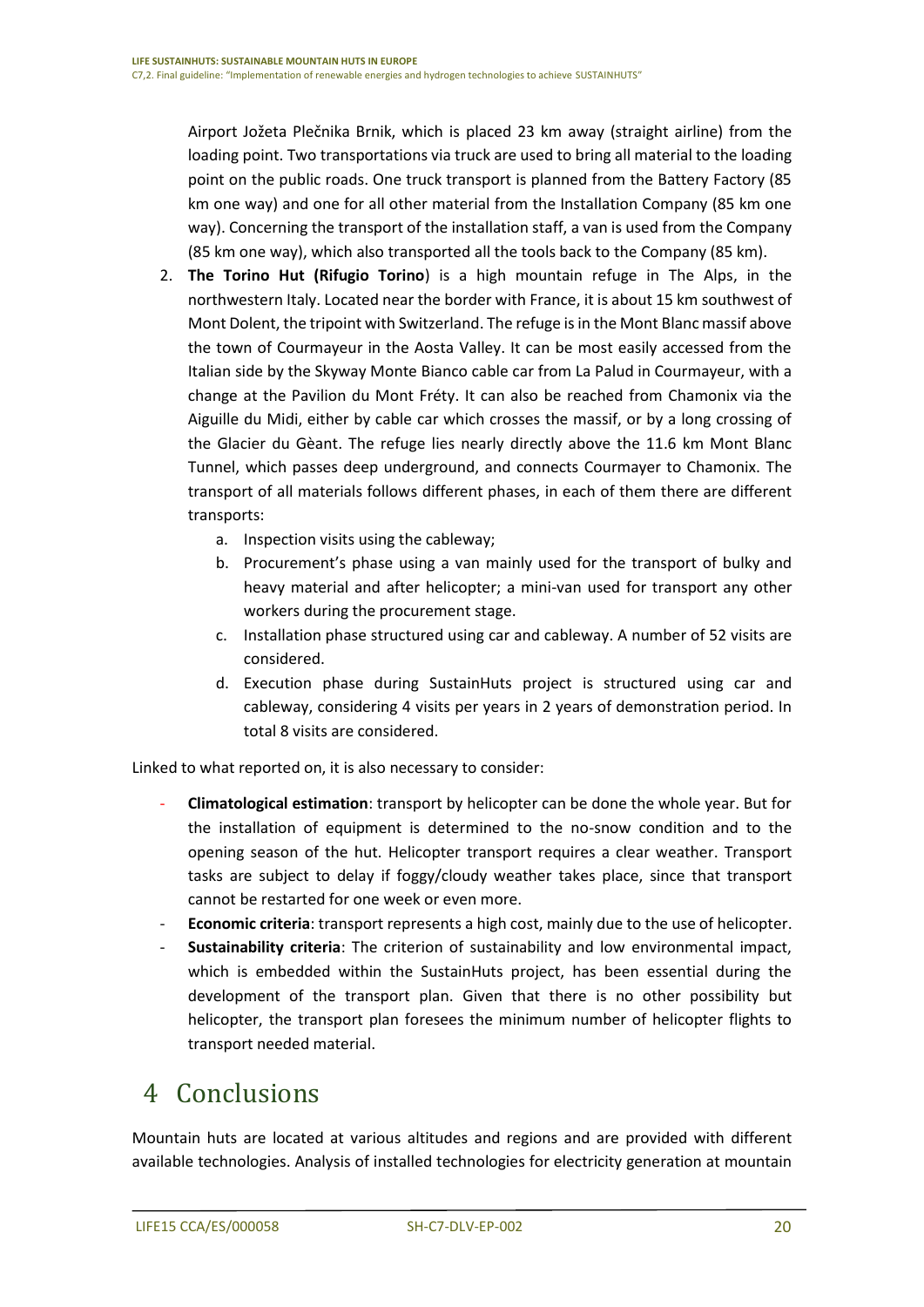huts reported in this document shows that consumption analysis and the identification of the correct technology are strictly connected:

- operation months/year of the hut;
- number of visits;
- average accommodation;
- energy availability
- grid-connection or off-grid;
- altitude;
- climatic conditions (wind, sunshine, snow, etc.);
- dimensions of the buildings;
- new or old hut.

**Slovenian mountain huts in the project** are very specific because they are located in high mountains and are therefore open just 3-5 months during the year. They are not easy to access and usually helicopter or ropeway is used to transport energy carriers and good to the hut.

Huts need electricity mainly for lights, kitchen appliances, charging of electronic devices, and other small devices. Heat is mainly for heating.

Huts are located in the area with good weather (sunshine) and also constant wind, so the combination of PV and wind turbine was the best choice to implement. System was oversized, so when renewable energy sources are available there is excess of electricity. The storage should be short to midterm, so battery was a logical choice. Heat distribution system was not upgraded since heat in Slovenian huts is mainly generated through mixed logs, which is already a reliable and sustainable option. In Valentina hut, liquefied petroleum gas still remains for now because of cooking and refrigerators, but in next steps refrigerators could be replaced with electrical ones since there is enough electricity generated with PV and wind system.

**Spanish huts** are different than Slovenian huts. They are big buildings, with several services (café, showers, restaurant, etc.) and they are opened during all the year. It implies a huge amount of energy needed, especially during the winter when the heating system is working but few people visit the huts. Considering it, the main actions implemented in Spanish hut were focused on increasing the renewable production, integrating new technologies with the previously installed (diesel generators). The idea of achieving a zero-emission huts, like happens in Slovenian cases, is completely difficult because of the operation of the huts and the services provided. Even so, it has been demonstrated that a higher range of renewable technologies is possible, especially when the natural resources are available.

In general, PV technology is a cheap, easy to install and easy to manage technology, so it is always a good possibility for huts. Apart from it, a heating system based on pellet or wood from the surroundings can be a positive option. Regarding other possibilities, hydro turbines are a robust, easy to manage and a high productive technology, although it is difficult to install, requires difficult permits and the CAPEX is expensive. Micro-winds turbine is also difficult, especially in Natural Parks where this technology is banned.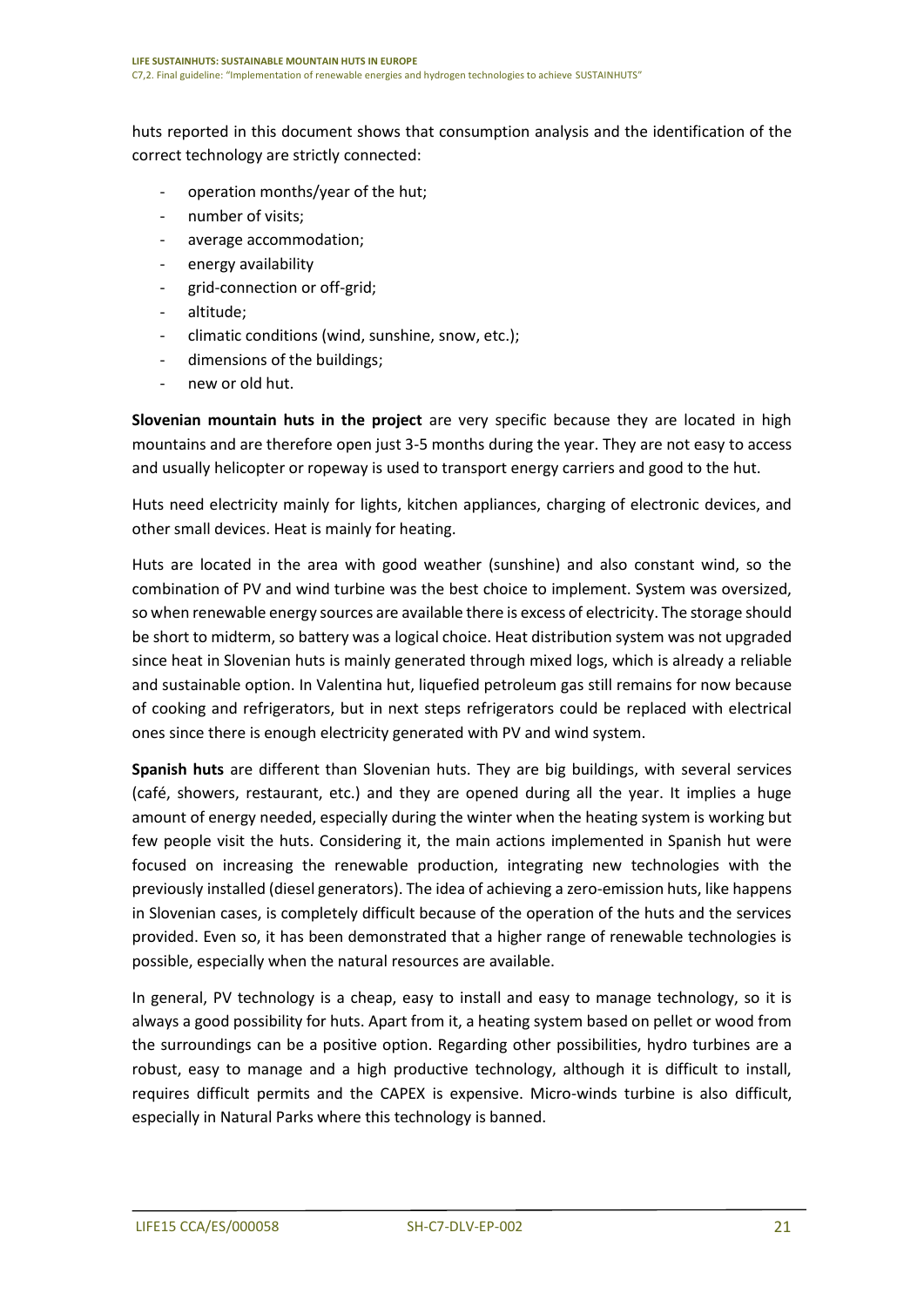Finally, the reduction of 27,383 litres of diesel and 9,207 kg of propane gas are declared in Spanish hut during the monitoring protocol, reducing 94.99 tonnes of  $CO<sub>2</sub>$  emitted to the atmosphere (the calculation include also the Energy efficiency actions).

**Italian hut in the project** is totally different from the others. The Rifugio di Torino Hut situation is special because is connected to the grid, so the methodology implemented is not the same as the rest. The CO2 emissions have been calculated using the generation electric mix of Italy and the unit emissions in kind of technology, so, knowing the electrical consumption of the hut, it has been possible to calculate the total amount of CO2 emissions in the hut (*state at the beginning* CO2 ton/year = 74,68; *state at the beginning* NOx ton/year = 0,14),

The choice of photovoltaic panels is derived taking into account that the part of the Refuge used as a winter shelter is always open and without custody for the winter months, therefore with the need to have an energy "reserve" for heating the dormitory rooms and the room for drying clothes and storage for boots and materials. This solution allows you to have energy resources even in the absence of electricity from the general system.

| ID  | <b>Hut</b> | <b>Country</b> | <b>SH</b><br><b>Technology</b> | <b>Reason for implementation</b>                                                                                                                                                                                                                                                                                       |
|-----|------------|----------------|--------------------------------|------------------------------------------------------------------------------------------------------------------------------------------------------------------------------------------------------------------------------------------------------------------------------------------------------------------------|
| #2  | Lizara     | Spain          | PV                             | The electric generation was PV based and with<br>operation, but it<br>with<br>good<br>old<br>was<br>unsatisfactory energy production.                                                                                                                                                                                  |
| #7  | Bachimaña  | Spain          | H <sub>2</sub> Storage         | The storage of renewable energy in the form of<br>hydrogen had already been identified from the<br>proposal phase of the project due to the<br>particularities of the shelter in terms of<br>availability of excess renewable energy source<br>during most of the year, and specific needs in<br>the rest of the year. |
| #10 | Estós      | Spain          | PV                             | The hut had a PV system with good operation,<br>but it was old and with unsatisfactory energy<br>production.                                                                                                                                                                                                           |
| #11 | Estós      | Spain          | <b>Pellet Stove</b>            | Pellet stoves were previously used in other huts,<br>with successful operation. This option was<br>evaluated considering the needs of Estós, and<br>the evaluation was positive.                                                                                                                                       |
| #13 | Llauset    | Spain          | PV                             | The hut was new, so no demand came from<br>previous experiences of the hut in terms of<br>energy management. Considering the good<br>operation of the PV in many huts, it was decided<br>that PV was the best "first" option to introduce<br>in this new hut.                                                          |

Finally, **[Table 4](#page-23-0) summarises the main reasons** why a particular technology has been installed in a hut as well as other observations that are considered to be of interest in this respect.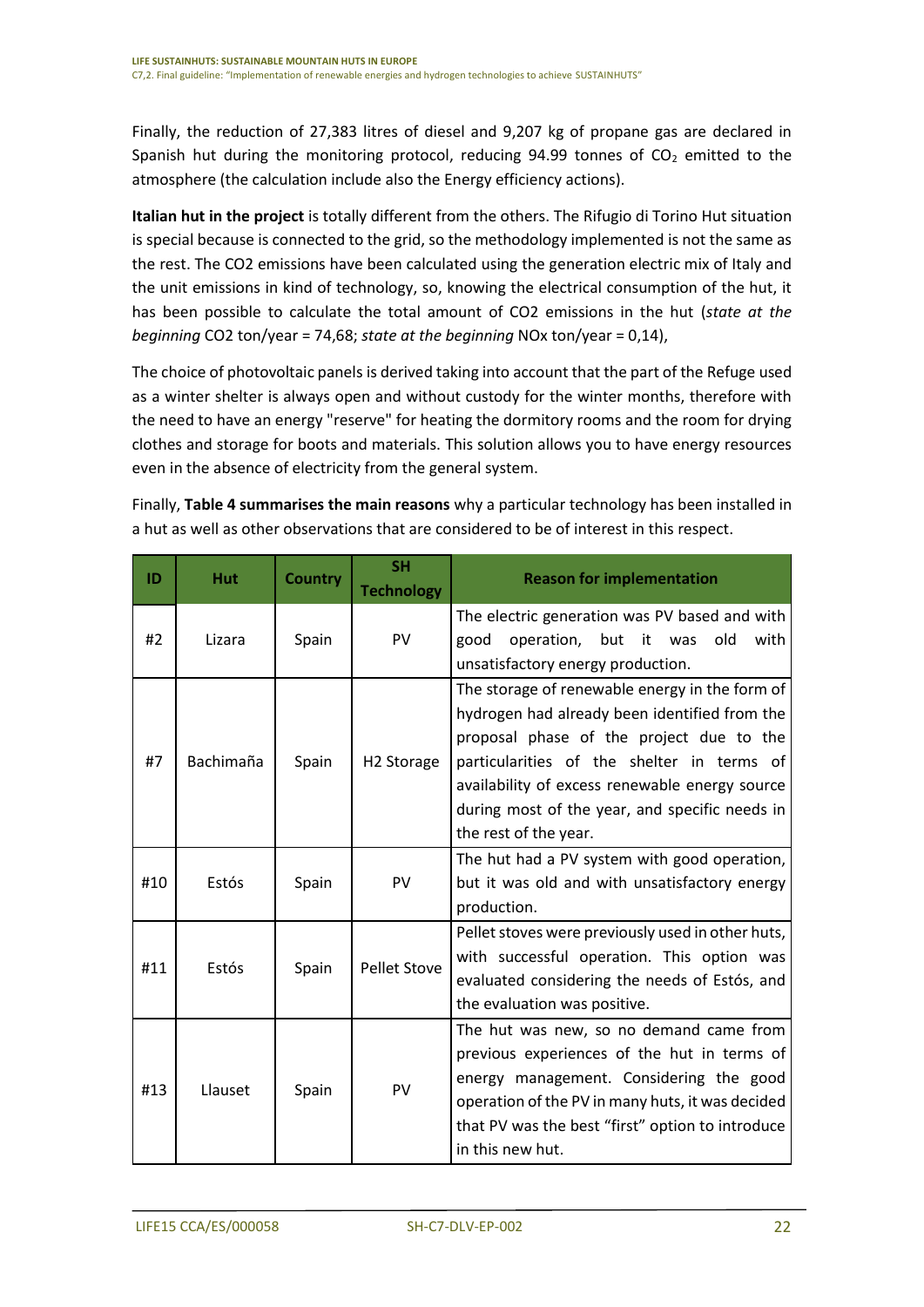| #14 | Llauset           | Spain    | <b>Pellet Stove</b> | The hut was new, so no demand came from<br>previous experiences of the hut in terms of<br>management.<br>Considering<br>the<br>energy<br>satisfactory operation of the pellet stoves in<br>other huts, it was decided that it was the best<br>"first" option to introduce in a new hut.                                                                                                                                                        |
|-----|-------------------|----------|---------------------|------------------------------------------------------------------------------------------------------------------------------------------------------------------------------------------------------------------------------------------------------------------------------------------------------------------------------------------------------------------------------------------------------------------------------------------------|
| #16 | Kocbekov          | Slovenia | PV                  | The project partners made a search for huts<br>where the actions could be carried out. This<br>shelter was selected because its existing<br>photovoltaic system was small and rather old.                                                                                                                                                                                                                                                      |
| #17 | Pogačnikov        | Slovenia | PV                  | PV was already installed at this hut, so the<br>keepers were familiar with how to operate this<br>technology. In addition, the location of this<br>shelter is ideal for installing photovoltaics.                                                                                                                                                                                                                                              |
| #18 | Pogačnikov        | Slovenia | Micro-Wind          | ue to relatively good location for winds there<br>was a common decision to include also Micro-<br>Wind of 1000 W. This will also serve as a test if<br>micro-wind turbine is appropriate technology<br>for Slovenian high mountains.                                                                                                                                                                                                           |
| #19 | Torino            | Italy    | PV                  | CAI decided to install some new-generation<br>photovoltaic panels as an experimental way to<br>monitor their operation and efficiency, thinking<br>in obtaining some lessons learned for other<br>Italian huts not connected to the grid. The<br>panels were installed in the south façade due to<br>the huge amount of snow accumulated in the<br>roof during the winter, so they were installed in<br>a vertical position in the south wall. |
| #22 | Montfalcó         | Spain    | PV                  | Montfalcó had previous PV installation with<br>good operation. After joining this hut to the<br>project, the keepers identified unsatisfactory<br>electricity production from the PV operation.<br>Once the system was analysed, it was decided<br>to replace the old PV panels.                                                                                                                                                               |
| #24 | Góriz             | Spain    | PV                  | The keepers demanded to enlarge the PV<br>installation. FHa and FAM assessed the proposal<br>from technical and financial<br>aspects and<br>assessment and the conclusion was positive.                                                                                                                                                                                                                                                        |
| #25 | Dent<br>Parracheé | France   | PV                  | FFCAM joined the project in 2019: not enough<br>time to implement renewable energies but to                                                                                                                                                                                                                                                                                                                                                    |
| #26 | Dent<br>Parracheé | France   | Hydro               | compare the renewable energies recently<br>refurbished.                                                                                                                                                                                                                                                                                                                                                                                        |